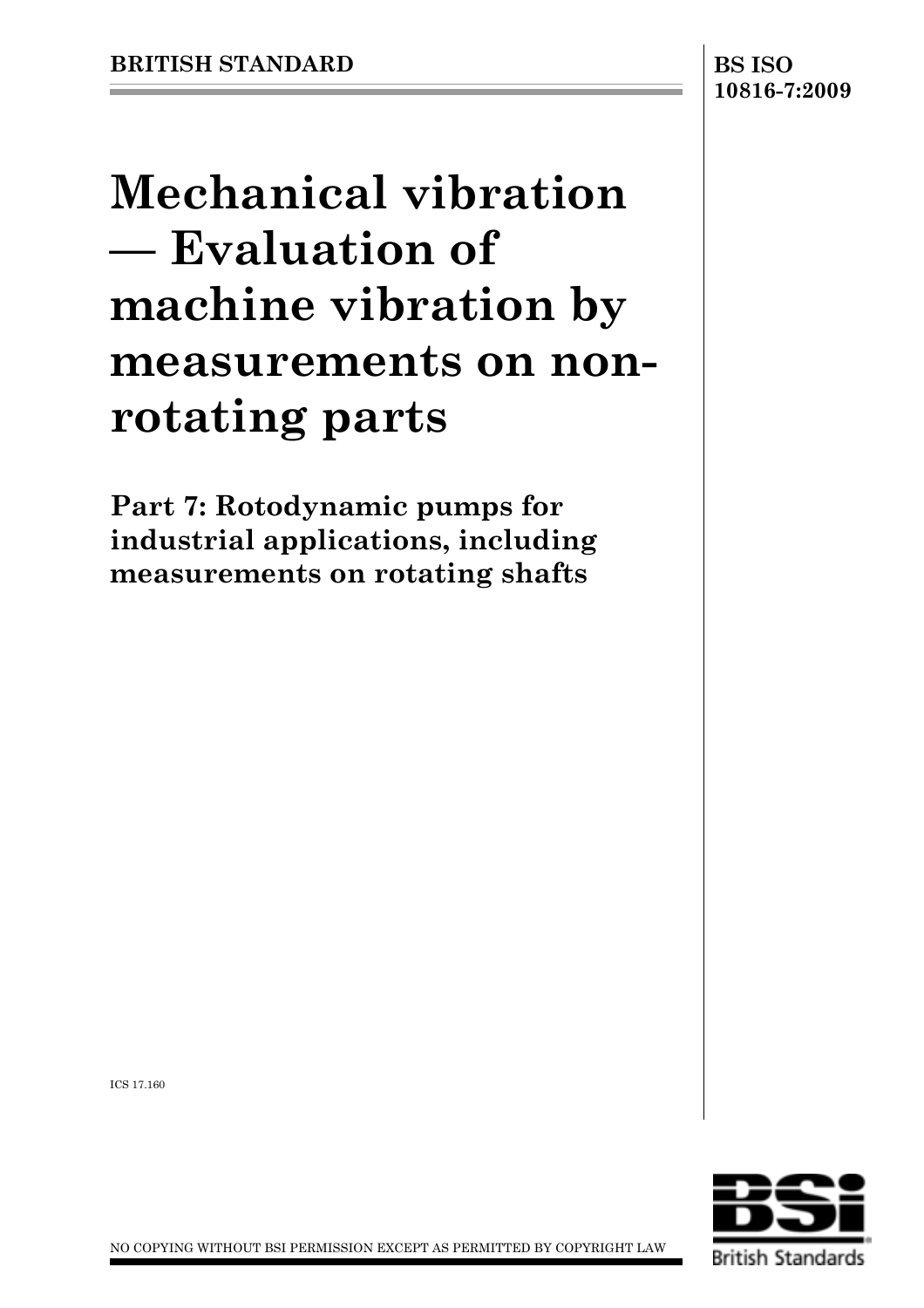# **National foreword**

This British Standard is the UK implementation of ISO 10816-7:2009.

The UK participation in its preparation was entrusted to Technical Committee GME/21/5, Vibration of machines.

A list of organizations represented on this committee can be obtained on request to its secretary.

This publication does not purport to include all the necessary provisions of a contract. Users are responsible for its correct application.

**Compliance with a British Standard cannot confer immunity from legal obligations.**

| This British Standard<br>was published under the                                   | Amendments/corrigenda issued since publication |          |  |  |
|------------------------------------------------------------------------------------|------------------------------------------------|----------|--|--|
| authority of the Standards<br>Policy and Strategy<br>Committee on 31 March<br>2009 | Date                                           | Comments |  |  |
| © BSI 2009                                                                         |                                                |          |  |  |
|                                                                                    |                                                |          |  |  |
| ISBN 978 0 580 57438 2                                                             |                                                |          |  |  |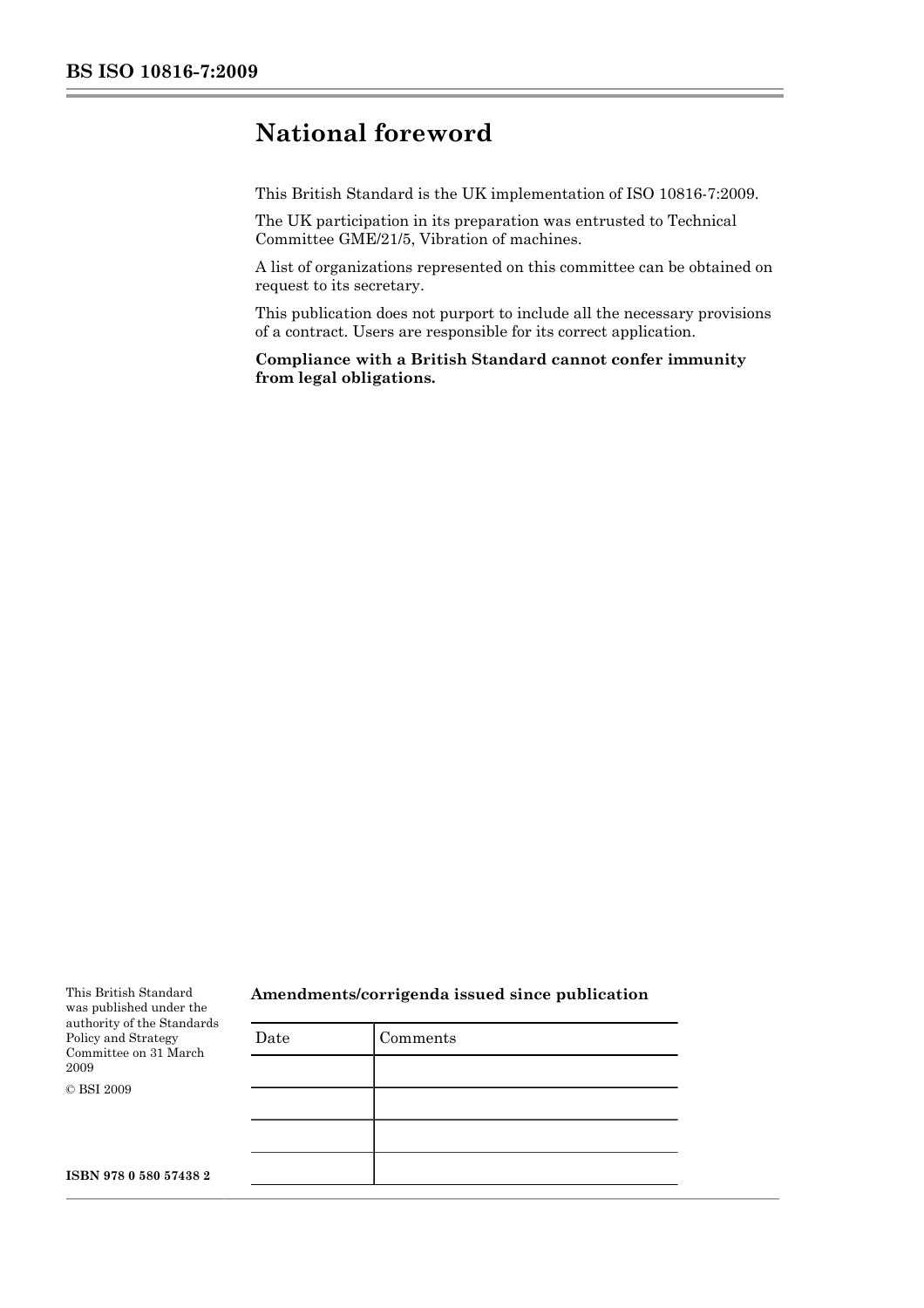# INTERNATIONAL **STANDARD**



First edition 2009-02-01

## **[Mechanical vibration — Evaluation of](#page-8-0)  machine vibration by measurements on [non-rotating parts —](#page-8-0)**

Part 7:

## **Rotodynamic pumps for industrial applications, including measurements on rotating shafts**

s mécaniques — Évaluation des vibrations des machines par<br>s sur les parties non tournantes —<br>Pompes rotodynamiques pour applications industrielles, y *Vibrations mécaniques — Évaluation des vibrations des machines par mesurages sur les parties non tournantes —* 

*[Partie 7: Pompes rotodynamiques pour applic](#page-8-0)ations industrielles, y compris mesurages sur les arbres tournants* 



Reference number ISO 10816-7:2009(E)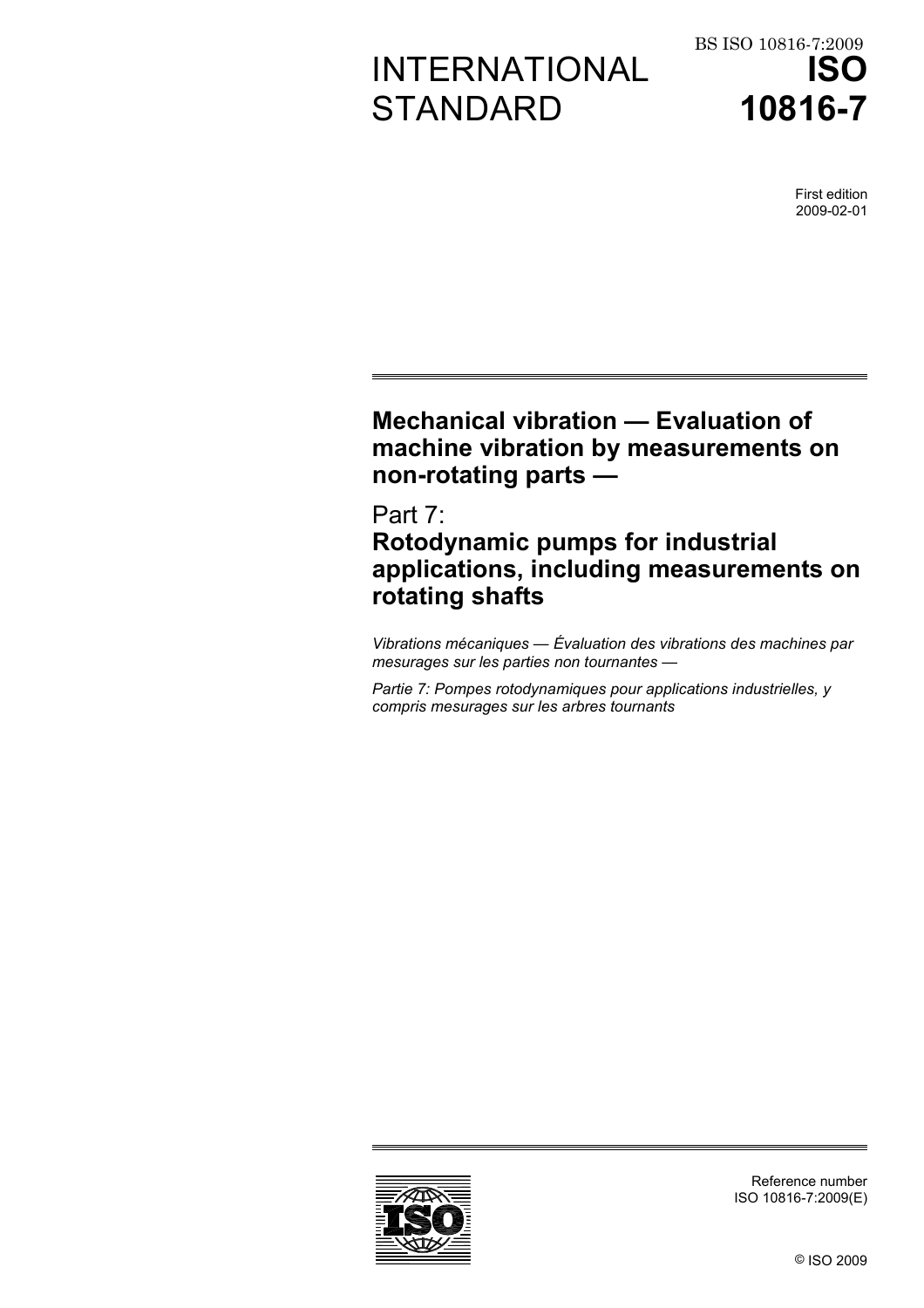#### **PDF disclaimer**

This PDF file may contain embedded typefaces. In accordance with Adobe's licensing policy, this file may be printed or viewed but shall not be edited unless the typefaces which are embedded are licensed to and installed on the computer performing the editing. In downloading this file, parties accept therein the responsibility of not infringing Adobe's licensing policy. The ISO Central Secretariat accepts no liability in this area.

Adobe is a trademark of Adobe Systems Incorporated.

Details of the software products used to create this PDF file can be found in the General Info relative to the file; the PDF-creation parameters were optimized for printing. Every care has been taken to ensure that the file is suitable for use by ISO member bodies. In the unlikely event that a problem relating to it is found, please inform the Central Secretariat at the address given below.



#### **COPYRIGHT PROTECTED DOCUMENT**

#### © ISO 2009

All rights reserved. Unless otherwise specified, no part of this publication may be reproduced or utilized in any form or by any means, electronic or mechanical, including photocopying and microfilm, without permission in writing from either ISO at the address below or ISO's member body in the country of the requester.

ISO copyright office Case postale 56 • CH-1211 Geneva 20 Tel. + 41 22 749 01 11 Fax + 41 22 749 09 47 E-mail copyright@iso.org Web www.iso.org

Published in Switzerland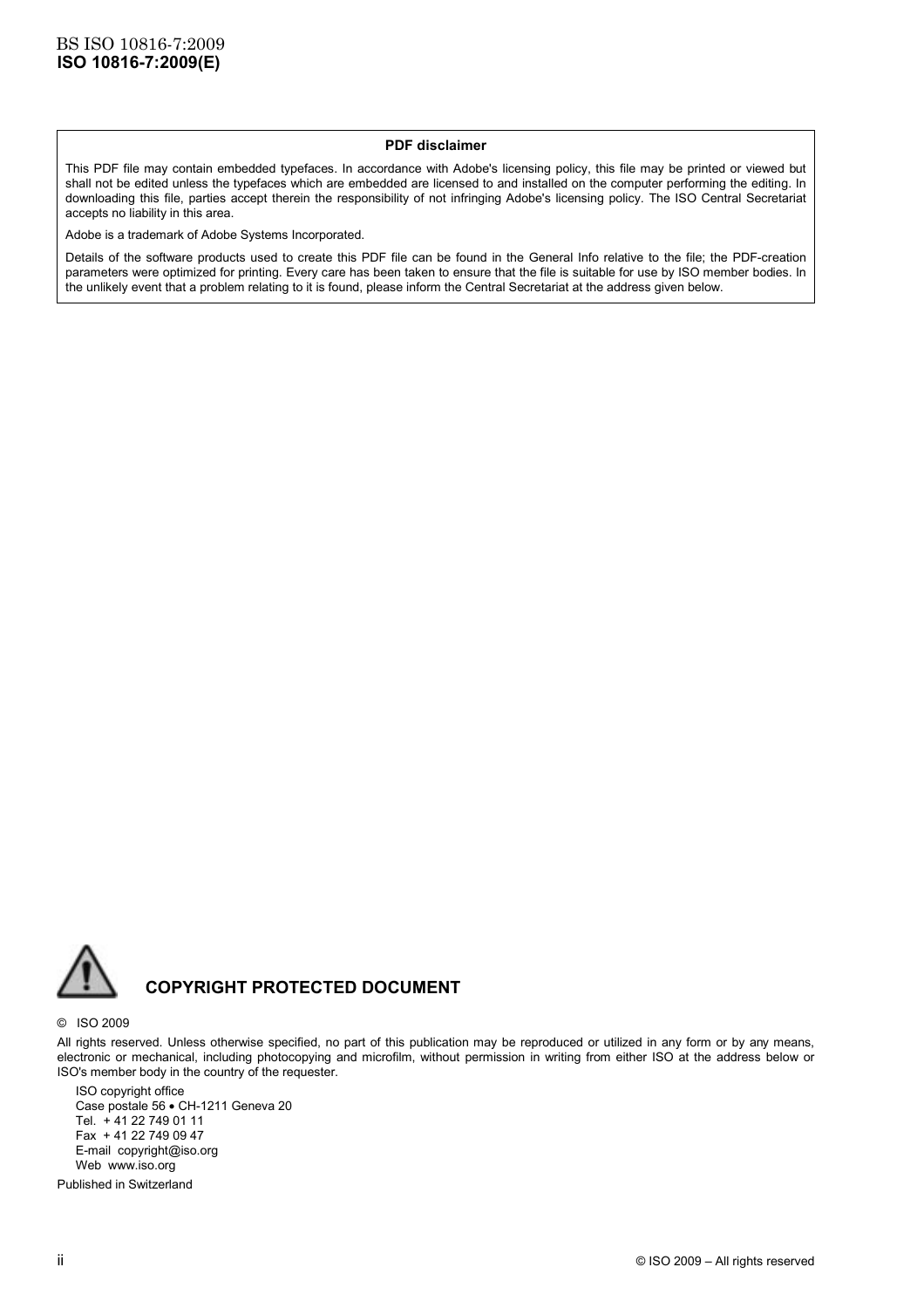## **Contents**

| $1 \quad$               |                                                                                                  |  |
|-------------------------|--------------------------------------------------------------------------------------------------|--|
| $\overline{2}$          |                                                                                                  |  |
| $\overline{\mathbf{3}}$ |                                                                                                  |  |
| 4                       |                                                                                                  |  |
| 5                       | Evaluation zones and conditions for operation in situ and acceptance tests 8                     |  |
| 6                       |                                                                                                  |  |
|                         | Annex A (normative) Evaluation zone limits for vibration of non-rotating parts11                 |  |
|                         | Annex B (informative) Evaluation criteria for relative shaft vibration of rotodynamic pumps with |  |
|                         |                                                                                                  |  |
|                         | Annex D (informative) Consideration of support flexibility and installation orientation 16       |  |
|                         |                                                                                                  |  |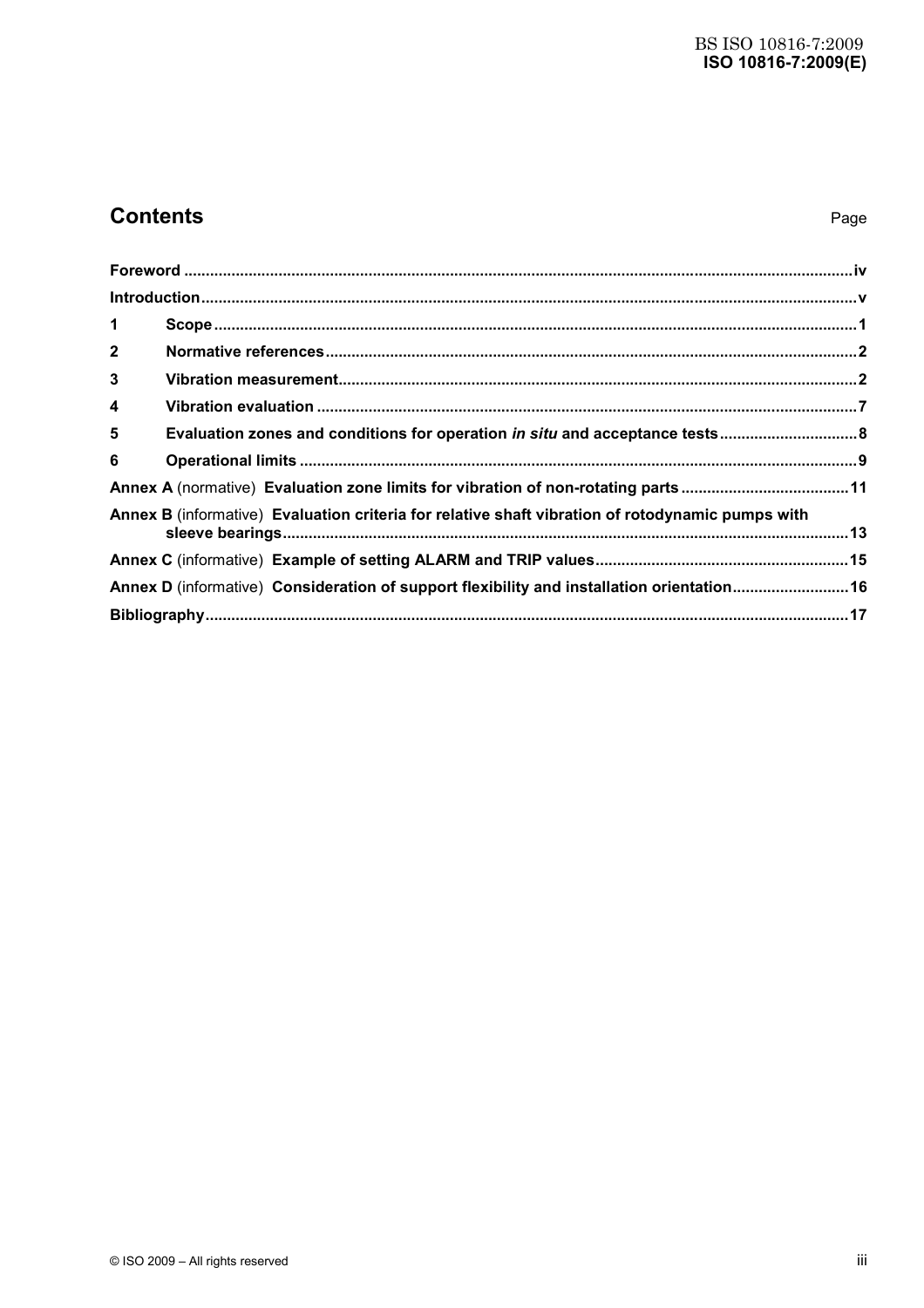## <span id="page-5-0"></span>**Foreword**

ISO (the International Organization for Standardization) is a worldwide federation of national standards bodies (ISO member bodies). The work of preparing International Standards is normally carried out through ISO technical committees. Each member body interested in a subject for which a technical committee has been established has the right to be represented on that committee. International organizations, governmental and non-governmental, in liaison with ISO, also take part in the work. ISO collaborates closely with the International Electrotechnical Commission (IEC) on all matters of electrotechnical standardization.

International Standards are drafted in accordance with the rules given in the ISO/IEC Directives, Part 2.

The main task of technical committees is to prepare International Standards. Draft International Standards adopted by the technical committees are circulated to the member bodies for voting. Publication as an International Standard requires approval by at least 75 % of the member bodies casting a vote.

Attention is drawn to the possibility that some of the elements of this document may be the subject of patent rights. ISO shall not be held responsible for identifying any or all such patent rights.

ISO 10816-7 was prepared by Technical Committee ISO/TC 108, *Mechanical vibration, shock and condition monitoring*, Subcommittee SC 2, *Measurement and evaluation of mechanical vibration and shock as applied to machines, vehicles and structures*, in collaboration with ISO/TC 115 *Pumps*.

ISO 10816 consists of the following parts, under the general title *Mechanical vibration — Evaluation of*<br>machine vibration by measurements on non-rotating parts:<br>— Part 1: General guidelines *machine vibration by measurements on non-rotating parts*:

- ⎯ *Part 1: General guidelines*
- Part 2: Land-based steam turbines and generators in excess of 50 MW with normal operating speeds of *1 500 r/min, 1 800 r/min, 3 000 r/min and 3 600 r/min*
- ⎯ *Part 3: Industrial machines with nominal power above 15 kW and nominal speeds between 120 r/min and 15 000 r/min when measured* in situ
- ⎯ *Part 4: Gas turbine sets with fluid-film bearings*
- Part 5: Machine sets in hydraulic power generating and pumping plants
- Part 6: Reciprocating machines with power ratings above 100 kW
- Part 7: Rotodynamic pumps for industrial applications, including measurements on rotating shafts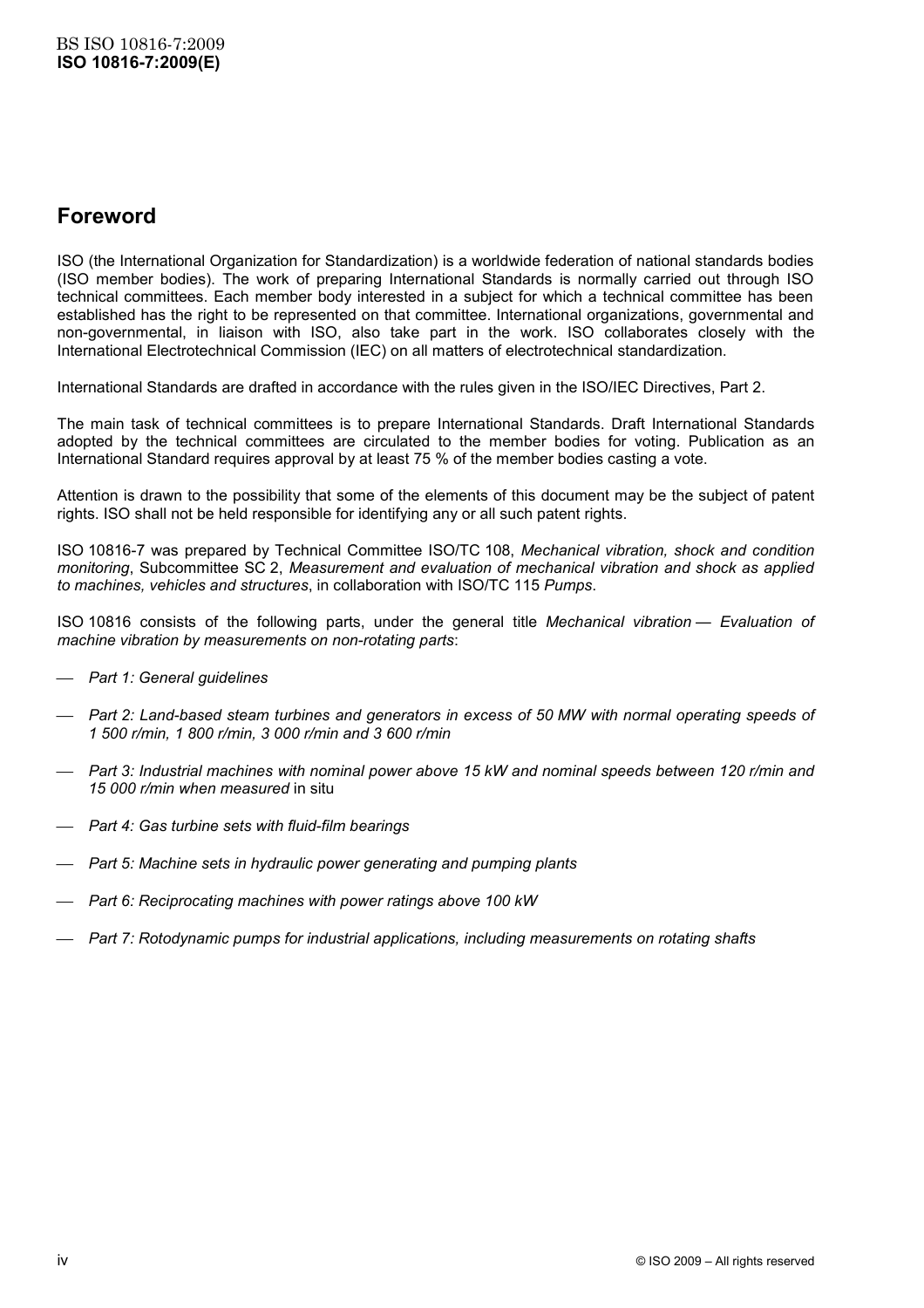## <span id="page-6-0"></span>**Introduction**

Vibration measurements on rotodynamic pumps can be useful for many purposes, e.g. for the operational monitoring, acceptance test and for diagnostic or analytic investigation (condition monitoring).

General descriptions of the principles to be applied for the measurement and assessment of vibration on coupled industrial machines are given for vibration on non-rotating parts in ISO 10816-1 and for shaft vibration in ISO 7919-1.

This part of ISO 10816 is based on vibration data gathered from a survey of about 1 500 pumps operating both *in situ* and at various test facilities. This survey included pumps of different types, speed and power, operating over a wide range of flows. Due to the large number of vibration measurements, these data are considered to be representative of pumps that are operating satisfactorily, though there is a lack of information about the mean time between failure and operating conditions for the measured values.

Statistical evaluation of these data has been made for the preferred operating region, i.e. 70 % to 120 % of the best efficiency point (BEP), as well as evaluations of the flow and power dependency.

This vibration survey showed no significant differences between rigid and flexible supports, or between horizontal and vertical orientations of the pumps when measured at the positions defined in this part of ISO 10816. This is in contrast to other standards dealing with vibration measurements (e.g. ISO 10816-1, ISO 10816-3 and ISO 13709[10]) which do make these distinctions.

ency of the vibration values with the power consumption of a<br>inguishes between pumps up to and above 200 kW. The statistical analysis showed a slight dependency of the vibration values with the power consumption of a pump. Consequently, this part of ISO 10816 distinguishes between pumps up to and above 200 kW.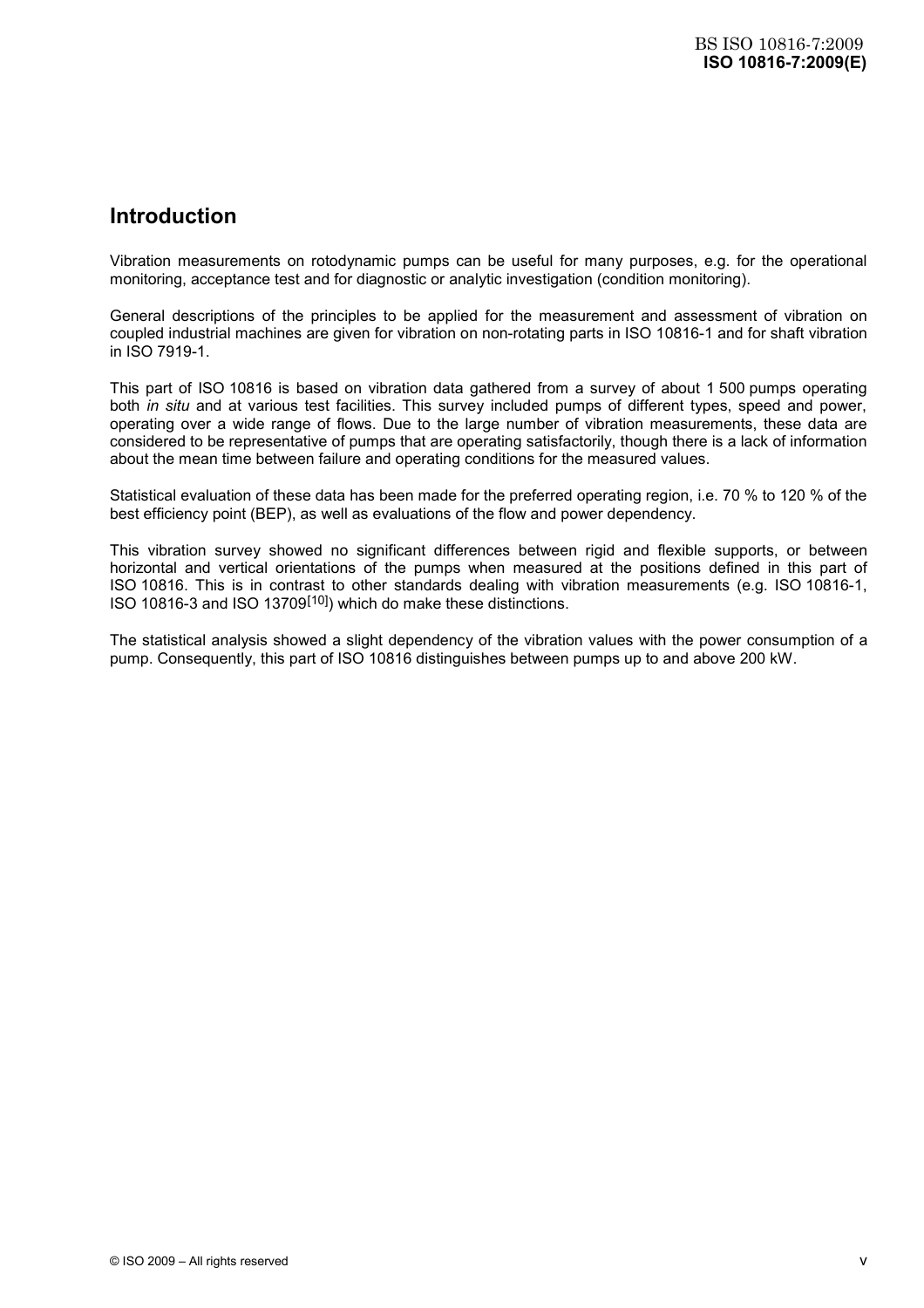BS ISO 10816-7:2009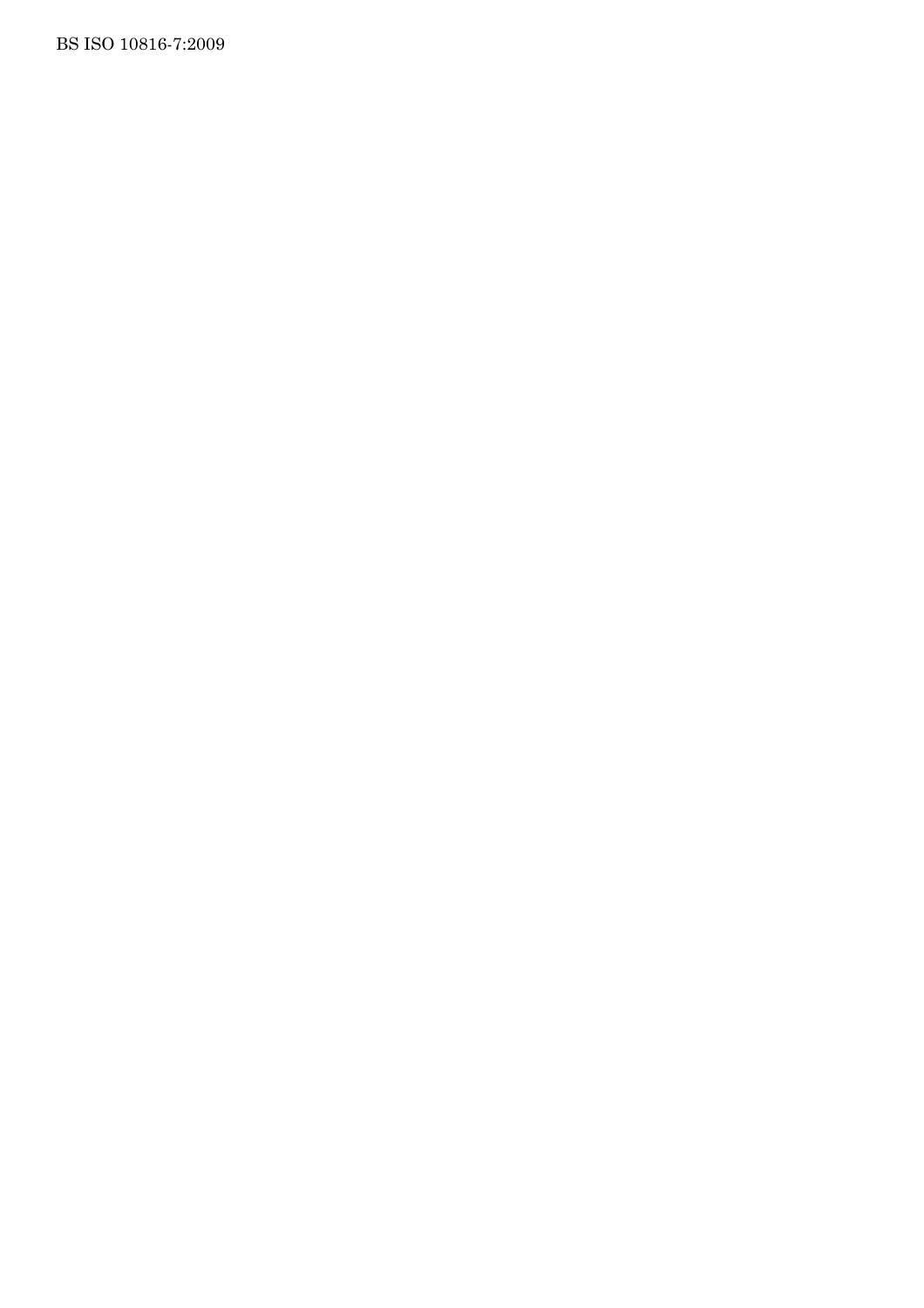## **[Mechanical vibration — Evaluation of machine vibration by](#page-8-0)  measurements on non-rotating parts —**

## <span id="page-8-0"></span>[Part 7:](#page-8-0)  **Rotodynamic pumps for industrial applications, including measurements on rotating shafts**

#### <span id="page-8-1"></span>**1 Scope**

This part of ISO 10816 gives instructions for the evaluation of vibration on rotodynamic pumps for industrial applications with nominal power above 1 kW. It defines the special requirements for evaluation of vibration when the vibration measurements are made on non-rotating parts (bearing housing vibration). It provides specific guidance for assessing the severity of vibration measured on bearing housings of rotodynamic pumps *in situ* and for the acceptance test at the manufacturer's test facility or in the plant. This part of ISO 10816 also gives general information and guidelines for assessing relative shaft vibration of the rotating shaft.

S for the vibration of horizonial and vertical pumps in espective<br>on criteria are valid for operational monitoring of rotodynamic<br>he manufacturer's test facility if specified. For the acceptance<br>nditions are given. This part of ISO 10816 specifies zones and limits for the vibration of horizontal and vertical pumps irrespective of their support flexibility. The general evaluation criteria are valid for operational monitoring of rotodynamic pumps and for acceptance tests<sup>[1\)](#page-8-2)</sup> in situ or at the manufacturer's test facility if specified. For the acceptance test at the manufacturer's test facility, special conditions are given.

For monitoring the vibration values during long-term operation, two criteria are provided for assessing the machine vibration. One criterion considers the magnitude of the observed vibration and the second considers changes in magnitude. The evaluation criteria are applicable for the vibration produced by the pump itself and not for vibration which is transmitted to the pump from external sources. The criteria mainly serve to ensure a reliable, safe long-term operation of the pump, simultaneously minimizing harmful effects on connected devices. Additionally, recommendations are given for defining operational limits and setting alarm and trip values.

For pump units with integrated electrical motors (impeller directly on the motor shaft or impeller shaft rigidly connected to the motor shaft), this part of ISO 10816 applies to the whole coupled unit.

For flexibly coupled motors, this part of ISO 10816 is applicable for the pump only. Also, separately mounted drivers are not within the scope of this part of ISO 10816. Those drivers are dealt with in ISO 10816-3.

The following types of pumps are excluded from this part of ISO 10816:

- ⎯ reciprocating and rotating positive displacement pumps;
- $-$  reciprocating engine driven pumps:

l

<span id="page-8-2"></span><sup>1)</sup> Wherever acceptance tests are mentioned in this part of ISO 10816 it should be taken into account that all the details about place, size and form of those test procedures are optional and need to be specified and agreed between both parties of a contract.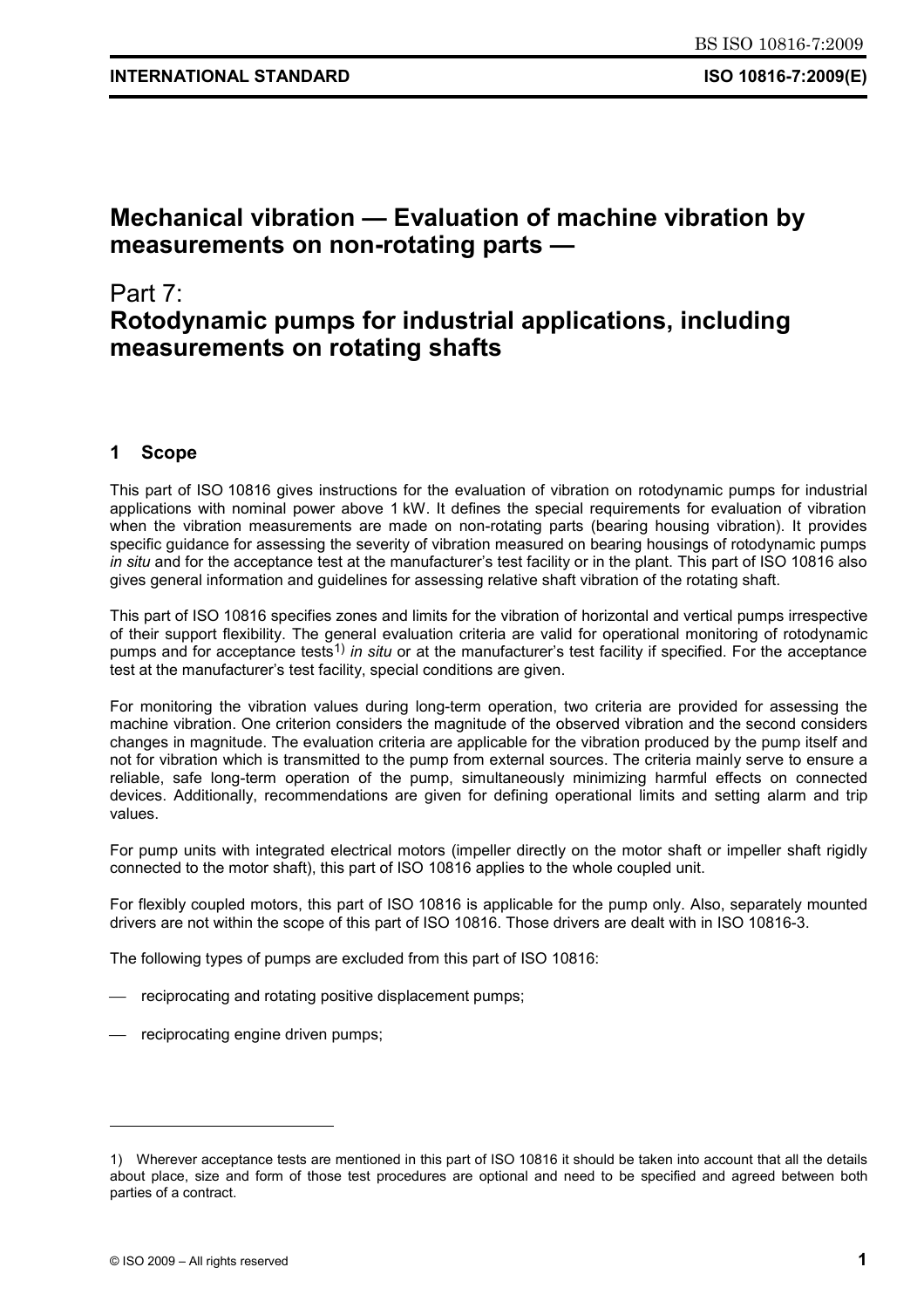- pumps in hydraulic power generating and pumping plants with power above 1 MW (see ISO 7919-5<sup>[4]</sup> and ISO 10816-5);
- solids handling, slurry and submersible pumps.

Torsional vibration is not dealt with in this part of ISO 10816.

#### <span id="page-9-0"></span>**2 Normative references**

The following referenced documents are indispensable for the application of this document. For dated references, only the edition cited applies. For undated references, the latest edition of the referenced document (including any amendments) applies.

ISO 2954, *Mechanical vibration of rotating and reciprocating machinery — Requirements for instruments for measuring vibration severity*

ISO 7919-1, *Mechanical vibration of non-reciprocating machines — Measurements on rotating shafts and evaluation criteria — Part 1: General guidelines*

ISO 10816-1:1995, *Mechanical vibration — Evaluation of machine vibration by measurements on non-rotating parts — Part 1: General guidelines*

#### <span id="page-9-1"></span>**3 Vibration measurement**

#### **3.1 Measurement quantity and procedure**

The measurement quantity to be used for measuring the vibration of non-rotating parts<sup>2)</sup> of rotodynamic<br>pumps is the root-mean-square (r.m.s.) vibration velocity in mm/s. For speeds below 600 r/min, it is<br>additionally re The measurement quantity to be used for measuring the vibration of non-rotating parts<sup>2)</sup> of rotodynamic pumps is the root-mean-square (r.m.s.) vibration velocity in mm/s. For speeds below 600 r/min, it is followed is specified in ISO 10816-1.

#### **3.2 Measuring instrumentation and frequency range**

#### **3.2.1 General**

The measuring instrumentation shall conform to the requirements set out in ISO 10816-1. The instrumentation shall be capable of measuring the r.m.s. vibration velocity in a broad frequency range reaching from at least 10 Hz to 1 000 Hz and shall be in accordance with the requirements of ISO 2954.

For pumps with operating speeds below 600 r/min, the lower frequency limit of the measuring instrumentation shall normally be 2 Hz so that the frequency of the vibration component at operating speed is well within the measured frequency range. In addition, the measuring instrumentation shall measure both r.m.s. vibration velocity (in millimetres per second) and peak-to-peak displacement (in micrometres).

Owing to the fact that the broad-band peak-to-peak displacement in the low-frequency range can be strongly influenced by stochastic, impulsive excitations due to the fluid flow, sometimes higher than normal values might occur and should then be analysed and explained e.g. by frequency filtering. In accordance with this it is recommended to measure the peak-to-peak displacement for the filtered values at 0,5 times, 1 times and 2 times the operating speed with a bandwidth of 1 Hz or less to evaluate the quality of a pump.

For very high-speed pumps or for diagnostic purposes (see e.g. ISO 13373-1<sup>[8]</sup> which specifies a more detailed analysis), it may be required to use measuring instrumentation which covers a wider frequency range, usually up to 2,5 times the blade-passing frequency so that the blade-passing frequency components are adequately accounted for.

l

<span id="page-9-2"></span><sup>2)</sup> For measurements on rotating shafts, see Annex B.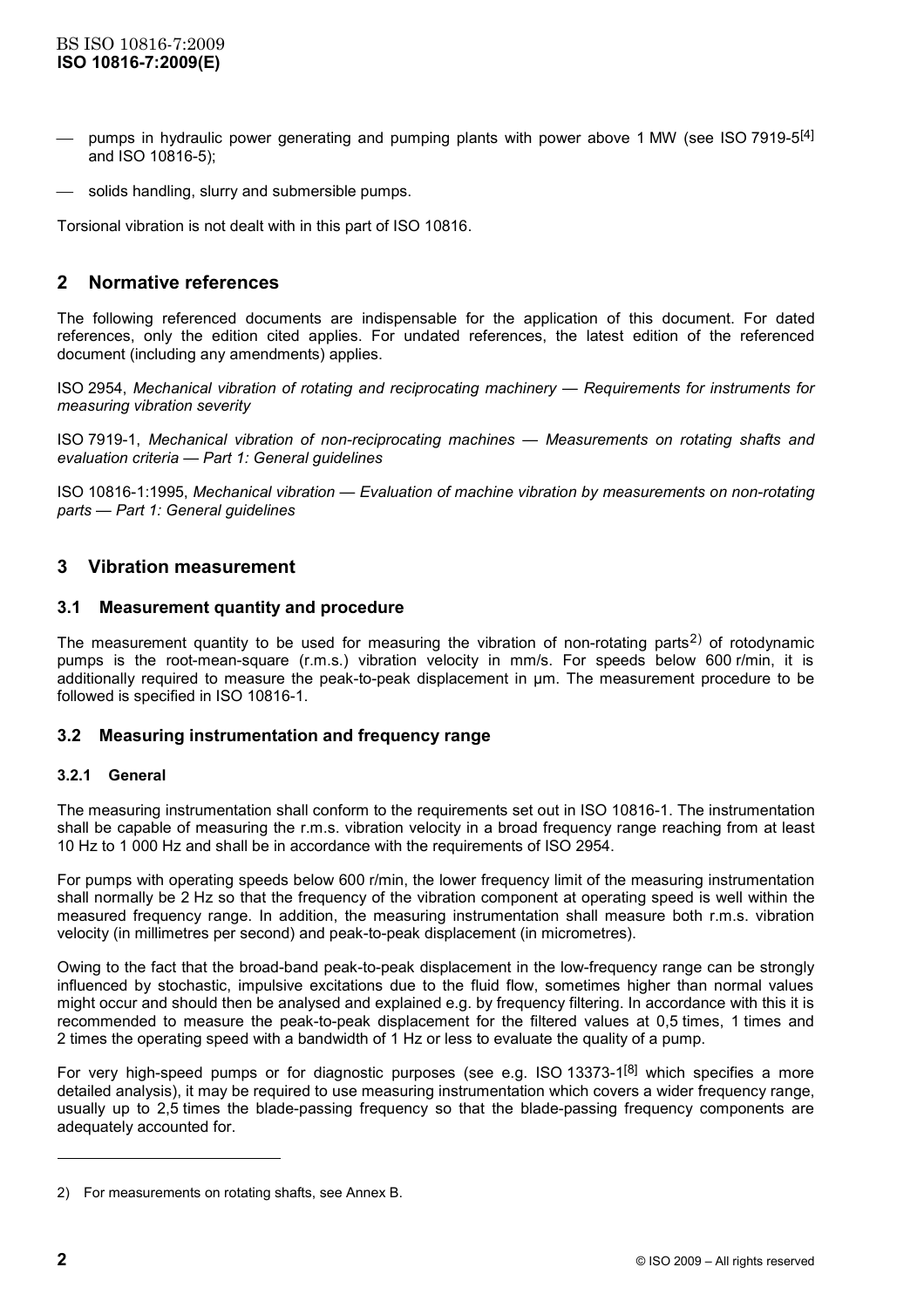#### **3.2.2 Precautions**

Care shall be taken to ensure that the measuring instrumentation is not influenced by factors such as:

- temperature variations,
- magnetic fields,
- sound fields.
- power source variations,
- earth loops.
- transducer cable length,
- transducer orientation.

Particular attention should be given to ensure that the vibration transducers are correctly mounted and that such mountings do not degrade the accuracy of the measurements. If vibration transducers with a magnetic base are used, the support surface at the measurement object should be prepared to avoid measurement errors. Appropriate mounting methods are shown in Figure 1.

NOTE ISO 5348<sup>[2]</sup> contains information on the mechanical mounting of accelerometers which is, in general, also applicable to velocity transducers.



**Figure 1 — Mounting methods for vibration transducers** 

#### **3.2.3 Continuous and periodic monitoring**

It is common practice on large or critical pumps to have permanently installed instrumentation for continuous on-line monitoring of vibration at key measurement locations. For many pumps, mainly those of small size or power, continuous monitoring of vibration is not necessarily carried out. Changes in unbalance, bearing performance, alignment, etc. can be detected with sufficient reliability from periodic vibration measurements with portable instrumentation.

When performing only periodic measurements on pumps, suddenly occurring defects will not be detected. This shall be especially taken into account when a pump is relevant to safety. In that case continuous on-line monitoring is recommended. The use of computers for trend analysis and warning against malfunctions is also becoming more common. Detailed information about procedures and instrumentation for vibration condition monitoring is given in ISO 13373-1<sup>[8]</sup>.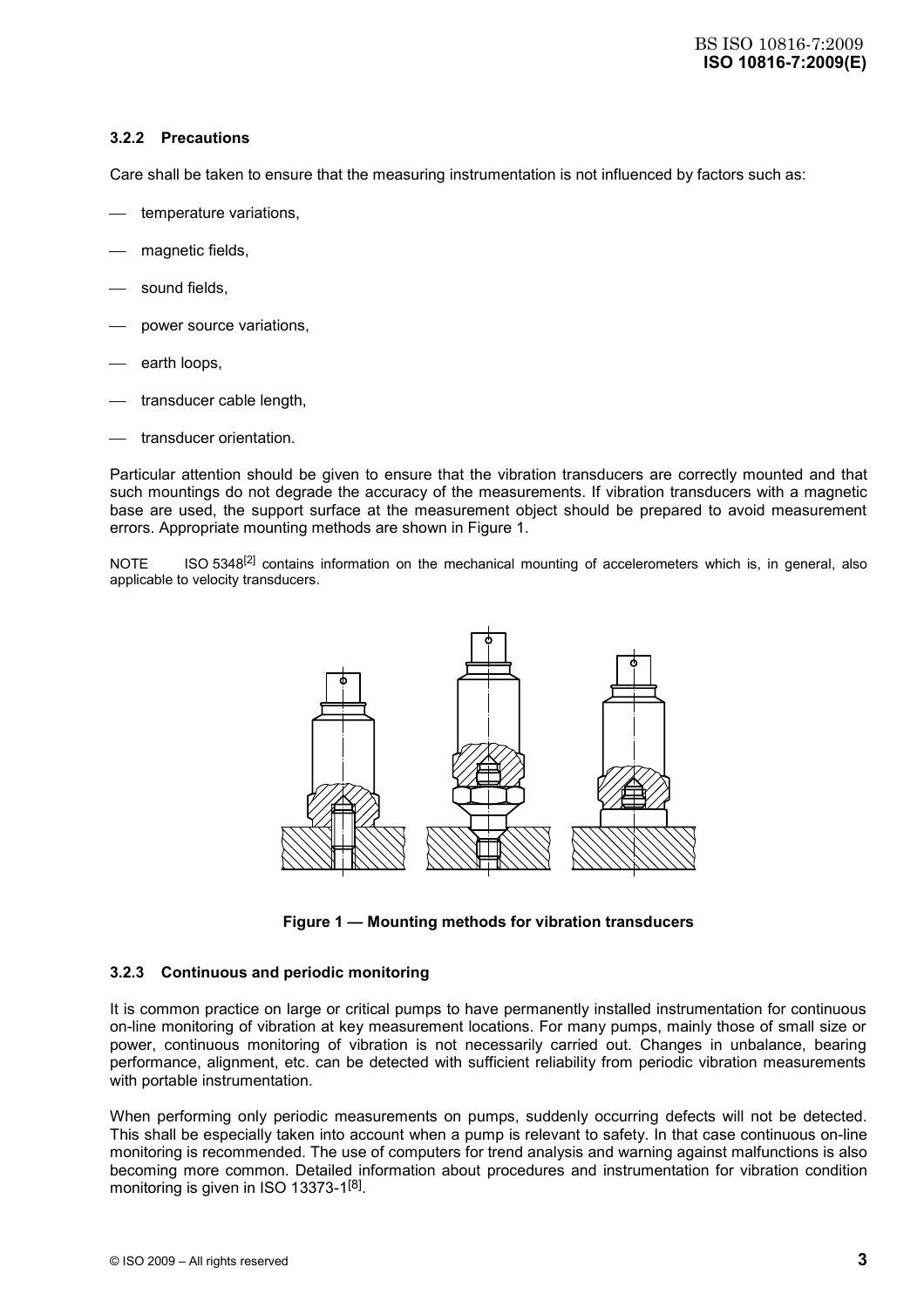#### **3.3 Measurement locations and directions**

#### **3.3.1 General measurements**

The vibration of non-rotating parts of rotodynamic pumps shall be measured at the bearing housing of the pump. Vibration measurements are normally made on exposed parts of the pump that are accessible (see Figure 2 and Figure 3).

It should be confirmed that the measurements represent the bearing housing vibration correctly and are not degraded by any local resonance or amplification. The measurement locations and transducer orientations shall be such that the dynamic forces of the pump are represented with sufficient sensitivity. These locations are normally close to the centreline of the bearings. To ensure this, measurements shall normally be made at each bearing housing in two orthogonal radial directions and possibly one axial direction (see 3.3.2) as shown in Figure 2 and Figure 3.

For pumps with horizontal shafts, usually the horizontal and vertical directions are preferred and, if possible, also the axial direction. For pumps with vertical or inclined shaft arrangements, the measurement locations shall be chosen in such a way as to ensure the maximum reading. In most of the cases it will lie towards the direction of the largest flexibility and 90° away from it.

The measurement locations and directions used shall be listed in the measurement report.



NOTE H, V (horizontal, vertical) are the two orthogonal radial measurement directions; A is the axial measurement direction.

#### **Figure 2 — Measurement locations on horizontal pumps**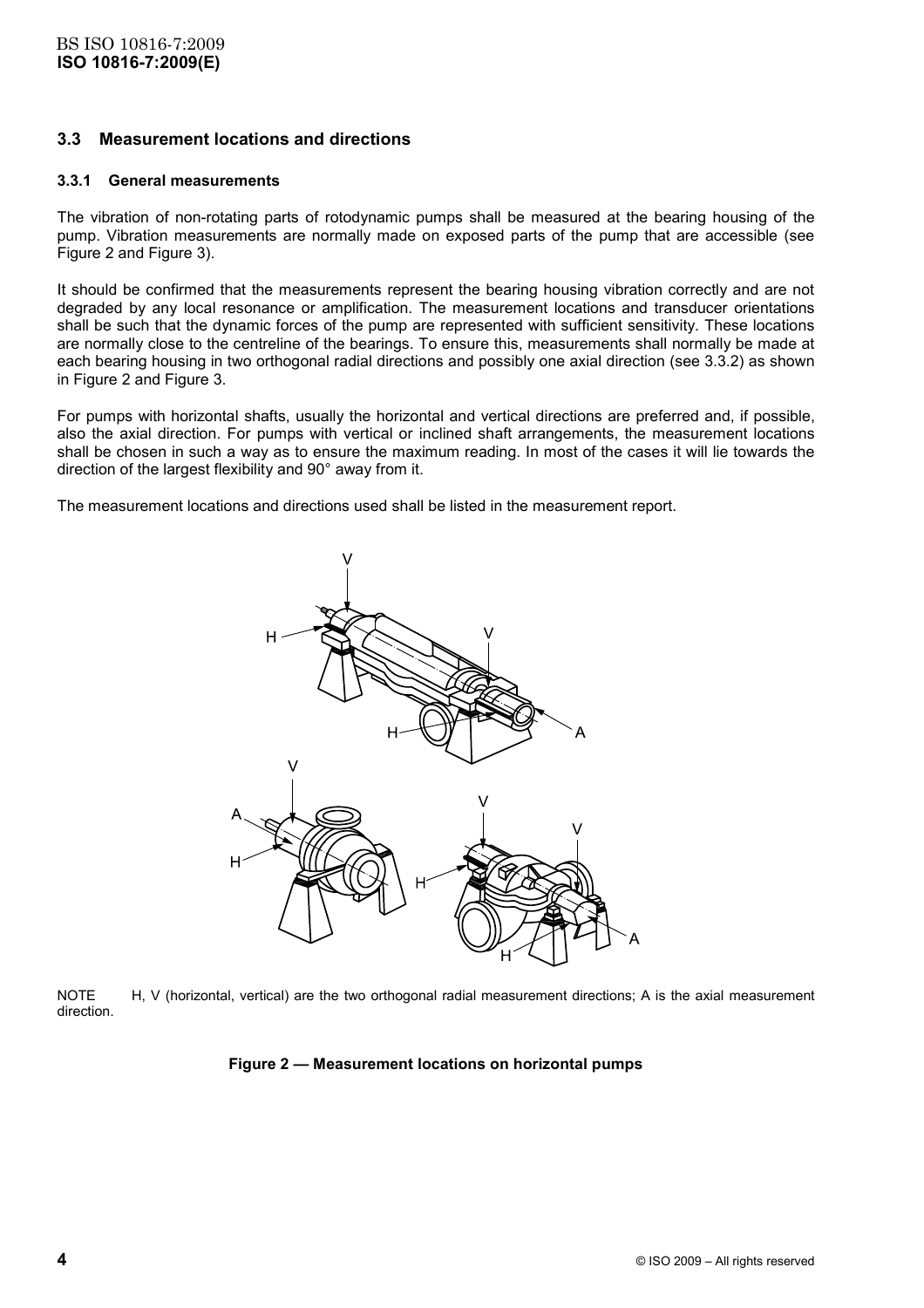

**Key** 

1 driver mounting surface/lower motor bearing

pump bearing bousing. Preferably this location has to be chosen if within reach, otherwise the lower motor bearing<br>housing can be used.<br>NOTE X, Y are the two orthogonal radial measurement directions; A is the axial measure housing can be used.

NOTE X, Y are the two orthogonal radial measurement directions; A is the axial measurement direction.

#### **Figure 3 — Measurement locations on vertical pumps**

#### **3.3.2 Special axial measurements**

It is not common practice to measure axial vibration on main radial load-carrying bearings during continuous operational monitoring. Such axial measurements are primarily used during periodic vibration surveys or for diagnostic purposes. However, certain faults are more easily detected in the axial direction. Axial vibration criteria are at present only given for thrust bearings where axial vibration correlates with axial pulsation which could cause damage to the axial load-carrying surfaces. The criteria given in Table A.1 and Table A.2 apply to radial vibration on all bearings and to axial vibration on thrust bearings.

#### **3.4 Installation and operating conditions**

For the installation of pumps, it is important that the system designer, pump manufacturer and user take special care to avoid resonance in the connected piping systems and foundations with the main excitation frequencies (e.g. rotational frequency, twice rotational frequency or blade-passing frequency) since such a resonance can cause excessive vibration.

Measurements shall be carried out when the rotor and the main bearings have reached their normal steadystate operating temperatures. The pump shall be operated under the specified operating conditions, i.e. at the nominal values for rate of flow, delivery head, and speed, which should lie within the preferred operating range (see Figure 4). This part of ISO 10816 also gives guidelines for operating within the whole allowable operating range.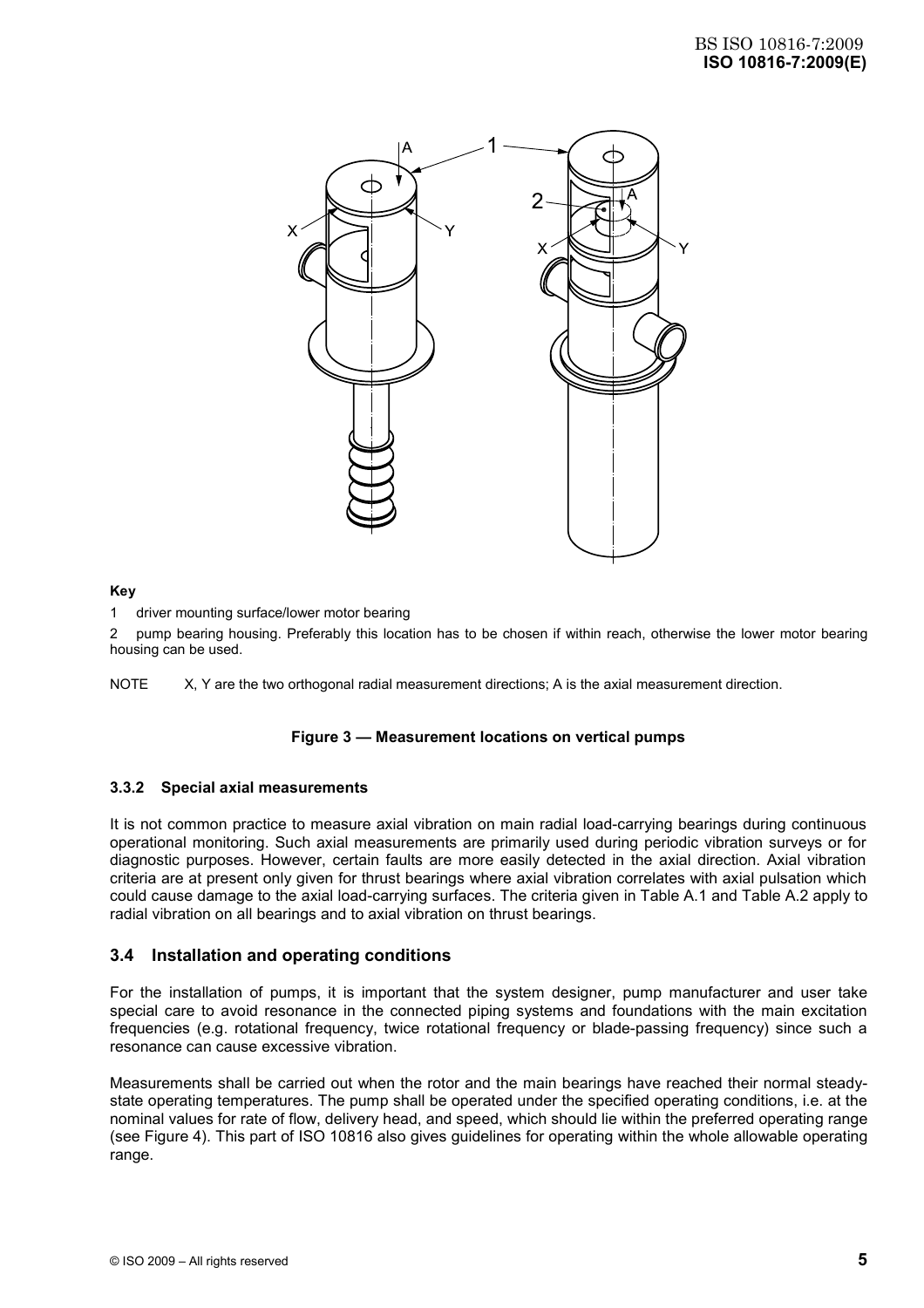#### BS ISO 10816-7:2009 **ISO 10816-7:2009(E)**

Special attention has to be drawn to those pumps which operate under different operating conditions. If variable conditions might occur, these have to be noted. On pumps with varying speeds or loads, measurements shall be made under all conditions under which the pump would be expected to operate for prolonged periods. The maximum measured value under these conditions shall be considered representative of the vibration severity. When comparing measurements it is important that the operating conditions are the same within the testing tolerances.

The allowable operating range and the preferred operating range (in general 70 % to 120 % of the BEP) for the rotodynamic pump shall be indicated by the pump manufacturer in accordance with pump user's specifications. Outside the allowable operating range higher vibration values may occur. They are the result of higher dynamic forces during partial-load and overload operation of the rotodynamic pump. These values may be tolerated for short-term operation; for continuous operation, however, damage or premature wear could occur.



#### **Key**

- X flow
- Y1 vibration
- Y2 head
- 1 allowable operating region (AOR)
- 2 preferred operating region (POR)
- 3 vibration limit, AOR
- 4 vibration limit, POR
- 5 flow rate of best efficiency point (BEP)
- 6 typical vibration characteristic
- 7 head-flow rate curve
- 8 best efficiency point for head and flow rate

#### **Figure 4 — Operating ranges of rotodynamic pumps**

If the measured vibration is greater than the acceptance criteria allowed and excessive background vibration is suspected, measurements should be made with the pump shut down to determine the degree of external influence. If the vibration with the pump not running exceeds 25 % of the value measured when the pump is running, corrective action may be necessary to reduce the effect of background vibration.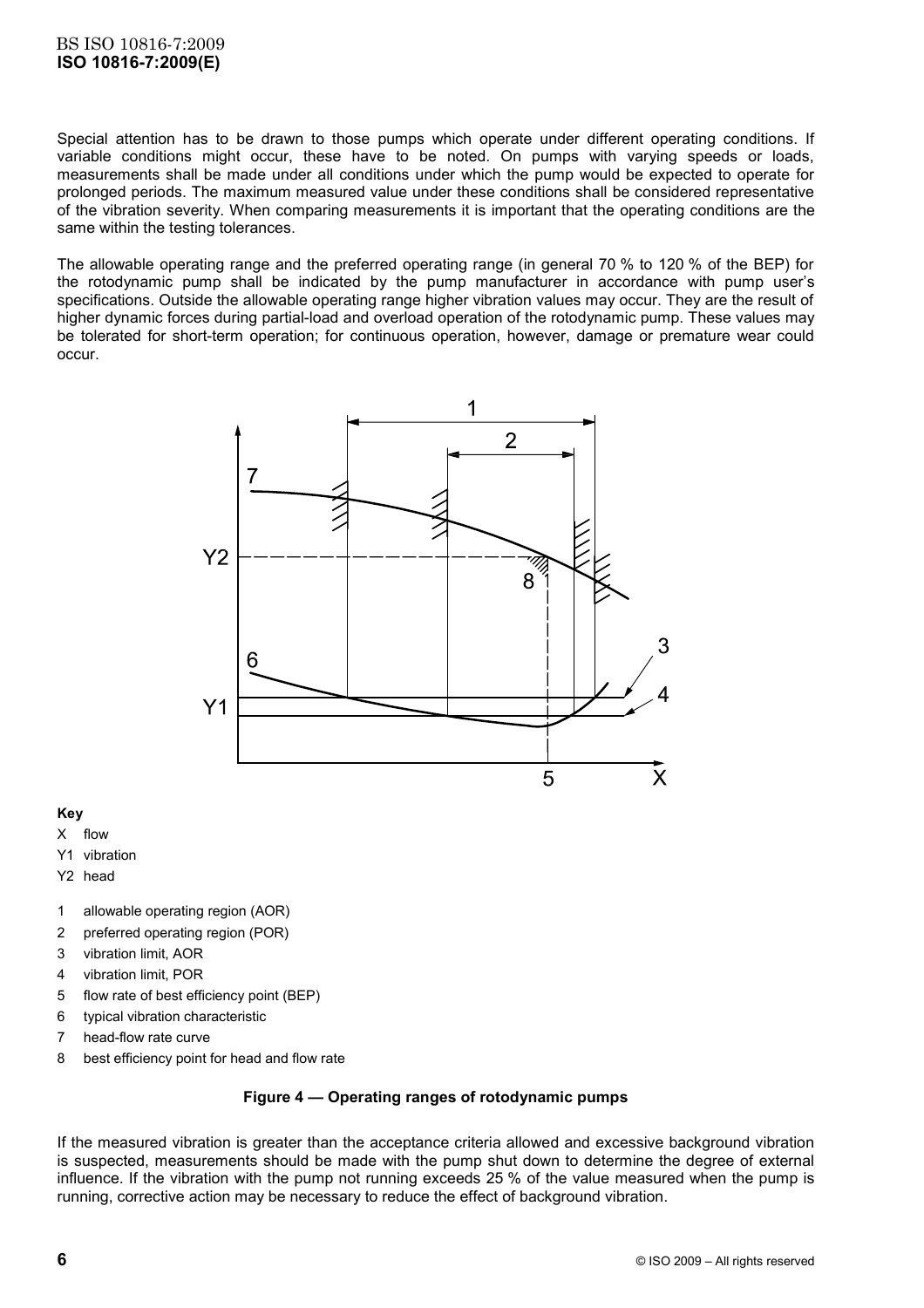#### <span id="page-14-0"></span>**4 Vibration evaluation**

#### **4.1 General**

ISO 10816-1 provides a general description of the two evaluation criteria used to assess the vibration severity of various types of machines. One criterion considers the magnitude of observed broad-band vibration; the other considers changes in magnitude, irrespective of whether they are increasing or decreasing.

These vibration criteria are presented for steady-state conditions at the rated speeds and loads. They do not apply for other conditions or during transient operation (e.g. during start up and shutdown or when passing through resonant speed ranges), when higher values of vibration may be expected. It is, however, necessary to limit the vibration in these transient conditions to avoid potentially damaging contact (i.e. rubbing) between the rotating and stationary parts. Therefore, the maximum bearing vibration (and also the maximum shaft vibration, see Annex B) during transient operations should be below the upper limit of zone C (see Clause 5).

#### **4.2 Evaluation of bearing housing vibration**

#### **4.2.1 Criterion I: Vibration magnitude**

This criterion is concerned with defining limits for vibration magnitude consistent with acceptable dynamic loads on the bearings and acceptable vibration transmission into the environment. The maximum vibration magnitude observed at each bearing is assessed against the evaluation zones (see 5.2). The permissible limits for each zone have been established from international experience and are given in Table A.1 and Table A 2

#### **4.2.2 Criterion II: Change in vibration magnitude**

nange in vibration magnitude from a previously established<br>d-band vibration magnitude can occur which requires some<br>en in Table A 1 and Table A 2 have not been reached Such This criterion provides an assessment of a change in vibration magnitude from a previously established reference value. A significant change in broad-band vibration magnitude can occur which requires some action even though the limits of zone C as given in Table A.1 and Table A.2 have not been reached. Such changes can be instantaneous or progressive with time and may indicate incipient damage or some other irregularity. Criterion II is specified on the basis of a change in broad-band vibration magnitude occurring under steady-state operating conditions. Steady-state operating conditions should be interpreted to include changes within the range of testing tolerances of machine power or operating conditions.

When Criterion II is applied, the vibration measurements being compared shall be taken at the same transducer location and orientation, and under approximately the same pump operating conditions. Obvious changes in the normal vibration magnitudes, regardless of their total amount, should be investigated so that a dangerous situation can be avoided. When an increase or decrease in vibration magnitude exceeds 25 % of the upper value of zone B, as given in Table A.1 and Table A.2, such changes should be considered significant, particularly if they are sudden. Diagnostic investigations, e.g. using Fast Fourier Transform (FFT) spectrum, should then be initiated to ascertain the reason for the change (unbalance, cavitation, damage to the bearings, etc.) and to determine what further actions are appropriate.

#### **4.3 Evaluation based on vibration vector information**

The evaluation considered in this part of ISO 10816 is limited to broad-band vibration without reference to frequency components or phase. This will, in most cases, be adequate for acceptance testing and for operational monitoring purposes. However, for long-term condition monitoring purposes and for diagnostics, the use of vibration vector information is particularly useful for detecting and defining changes in the dynamic state of a pump. In some cases, these changes would go undetected when using only broad-band vibration measurements (for more details, see ISO 10816-1:1995, Annex D).

Phase- and frequency-related vibration information are being used increasingly for monitoring and diagnostic purposes. The specification of criteria for this, however, is beyond the present scope of this part of ISO 10816.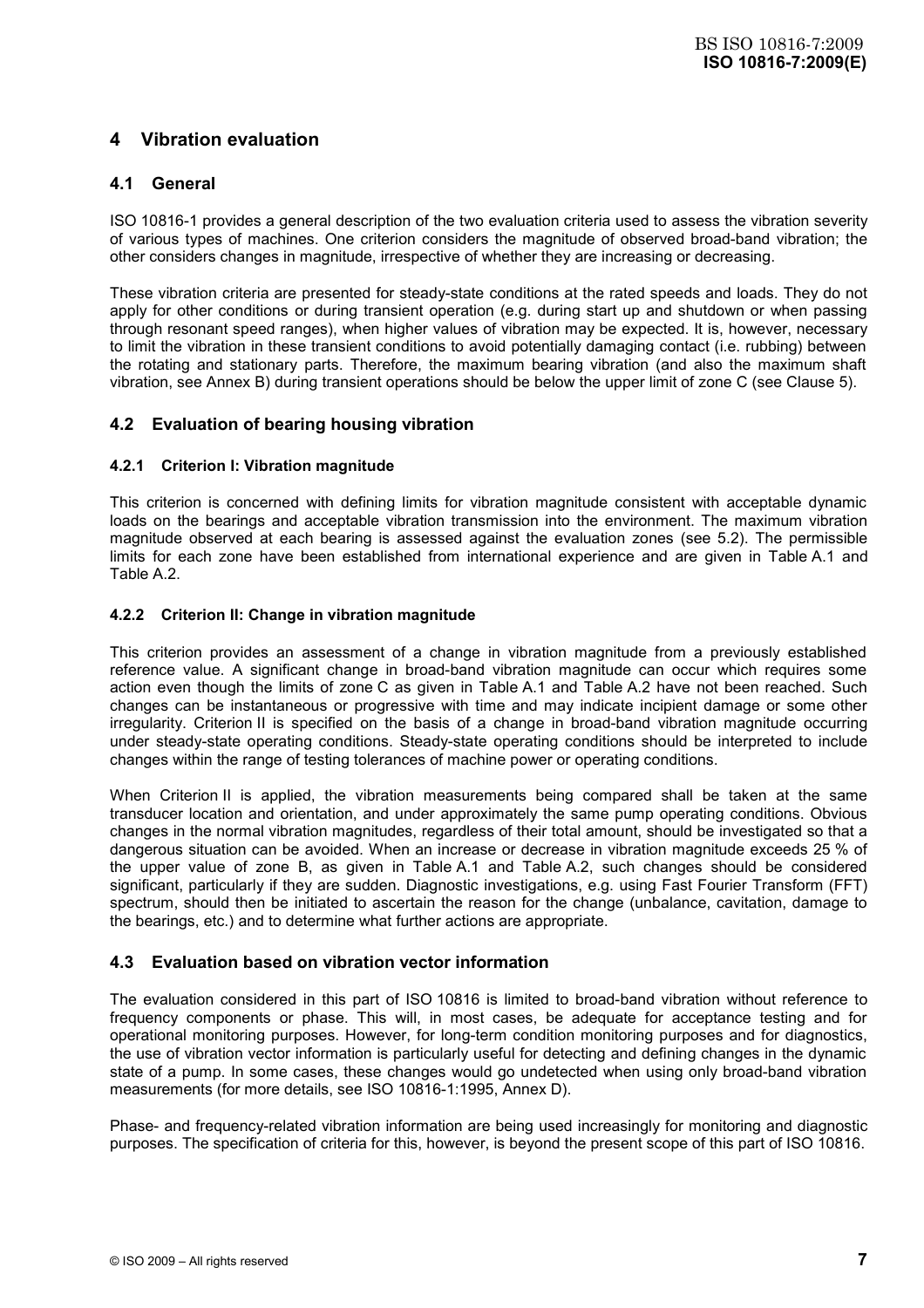#### <span id="page-15-0"></span>**5 Evaluation zones and conditions for operation** *in situ* **and acceptance tests**

#### **5.1 General**

The evaluation zones given in 5.2 are defined to permit a qualitative assessment of the vibration of a given machine and to provide guidelines on possible actions.

Numerical values, as given in Annex A and Annex B, provide guidelines for ensuring that gross deficiencies or unrealistic requirements are avoided. In certain cases, however, there may be specific features associated with a particular machine which would require different zone limit values (higher or lower) to be used. In such cases it is normally necessary to explain the reasons for this and, in particular, to confirm that the pump will not be endangered by operating with higher vibration values.

This part of ISO 10816 divides pumps into two categories as follows:

- a) **Category I**: Pumps required to have a high level of reliability, availability or safety reasons (e.g. pumps for toxic and/or hazardous liquids; for critical application, oil and gas, special chemical, nuclear or power plant application);
- b) **Category II**: Pumps for general or less critical application (e.g. pumps for non hazardous liquids).

NOTE Vertical suspended pumps (pump designations VS 1 to VS 7 according to ISO 13709<sup>[10]</sup>) with speeds above 600 r/min are usually within Category II.

For each of these categories, different vibration limits apply. Therefore the classification of a pump has to be agreed upon between the manufacturer and the user.

#### **5.2 Evaluation zones**

we.<br>with this some the some that we have the some the some that we have the some that the some that the some that <br>with the some that the some that the some that the some that the some that the some that the some that the **Zone A**: The vibration of newly commissioned machines normally falls within this zone.

**Zone B**: Machines with vibration within this zone are normally considered acceptable for unrestricted longterm operation.

**Zone C**: Machines with vibration within this zone are normally considered unsatisfactory for long-term continuous operation. Generally, the machine may be operated for a limited period in this condition until a suitable opportunity arises for remedial action.

**Zone D**: Vibration values within this zone are normally considered to be of sufficient severity to cause damage to the machine.

#### **5.3 Evaluation zone limits**

The values for the zone limits which are given in Annex A are the maximum broad-band values of velocity and, for acceptance tests, also the filtered (1 times the running speed and blade-passing frequency, *f* <sup>n</sup> ⋅ *z*<sup>i</sup> ) velocity (see Table A.1). For low-speed pumps, additionally the filtered (0,5 times, 1 times and 2 times the running speed) displacement values are listed (see Table A.2). When measurements are taken from two orthogonally oriented radial transducers (see 3.3) the higher of each of the values measured in each measurement plane should be used.

When both vibration velocity and displacement criteria are relevant, and the maximum measured values of velocity and displacement are compared to the corresponding values in Table A.1 and Table A.2, the evaluation zone which is the most restrictive shall apply.

The criteria in Table A.1 and Table A.2 apply to radial vibration on all bearings and to axial vibration on thrust bearings (for axial vibration, see also 3.3.2).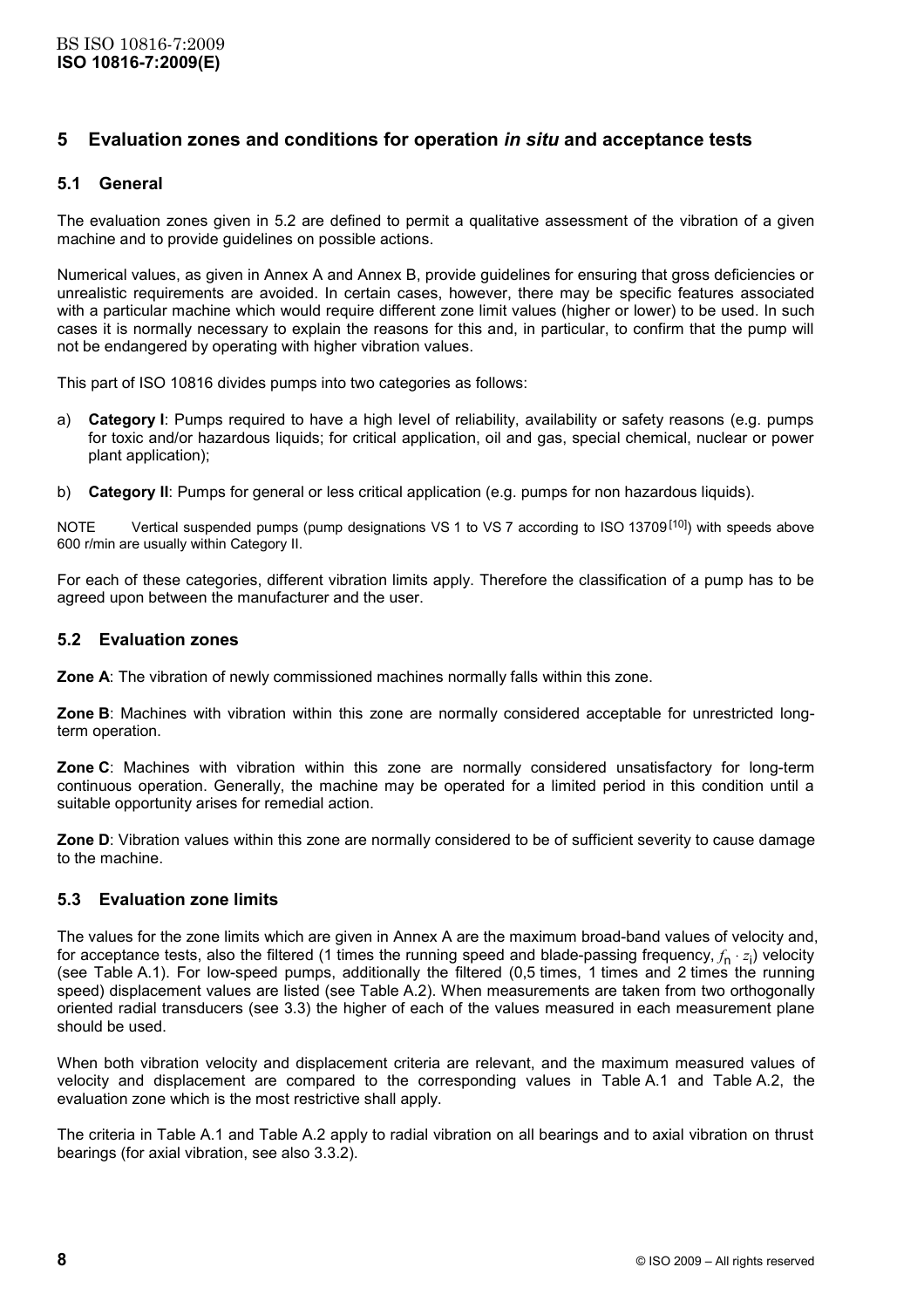#### **5.4 Conditions for operation** *in situ*

The normal conditions for operation *in situ* are steady-state operation of the fully installed pump at rated speed and load. The evaluation zones defined in 5.2 are relevant to these conditions.

#### **5.5 Conditions for acceptance tests**

#### **5.5.1 General**

Wherever acceptance test is mentioned in this part of ISO 10816 it should be taken into account that all the details about place, size and form of those test procedures are optional and need to be specified and agreed between both parties of a contract.

The conditions below shall apply for acceptance tests unless others are specified. Acceptance tests will be carried out if required and specified.

#### **5.5.2 Factory acceptance test**

The vibration of new pumps installed in a test bed should normally fall within zone B in the entire allowable operating range (see the limits given in Table A.1 unless otherwise specified). If the values at the test facility do not fulfil this requirement, additional measurements (e.g. FFT analysis) by the manufacturer to clarify the reason for the deviation are necessary.

Normally the reason for higher values is that the throttle valve is very near to the pump and this causes vibration at the piping, the pump casing and the bearing housing.

If the values exceed the vibration limits the manufacturer shall demonstrate with additional measurements the<br>root cause for these values, e.g. due to a temporary fixing (supports).<br>5.5.3 Acceptance test *in situ* root cause for these values, e.g. due to a temporary fixing (supports).

#### **5.5.3 Acceptance test** *in situ*

The *in situ* conditions apply to pumps which are fully installed on site.

The borderline between zone A and zone B is normally considered to be the limit value for acceptance tests *in situ* when running in the preferred operating range. For the entire allowable operating range, higher vibration is expected but still being within zone B (see Table A.1 for details).

#### <span id="page-16-0"></span>**6 Operational limits**

#### **6.1 General**

For long-term operation, it is common practice to establish operational vibration limits. These limits take the form of ALARM and TRIP.

**ALARM**: To provide a warning that a defined value of vibration has been reached or a significant change has occurred, at which remedial action may be necessary. In general, if an ALARM situation occurs, operation can continue for a period whilst investigations are carried out to identify the reason for the change in vibration and define any remedial action.

**TRIP**: To specify the magnitude of vibration beyond which further operation of the machine may cause damage. If the TRIP limit is exceeded, immediate action should be taken to reduce the vibration or the machine should be shut down.

Different operational limits, reflecting differences in dynamic load and support stiffness, may be specified for different measurement locations and directions.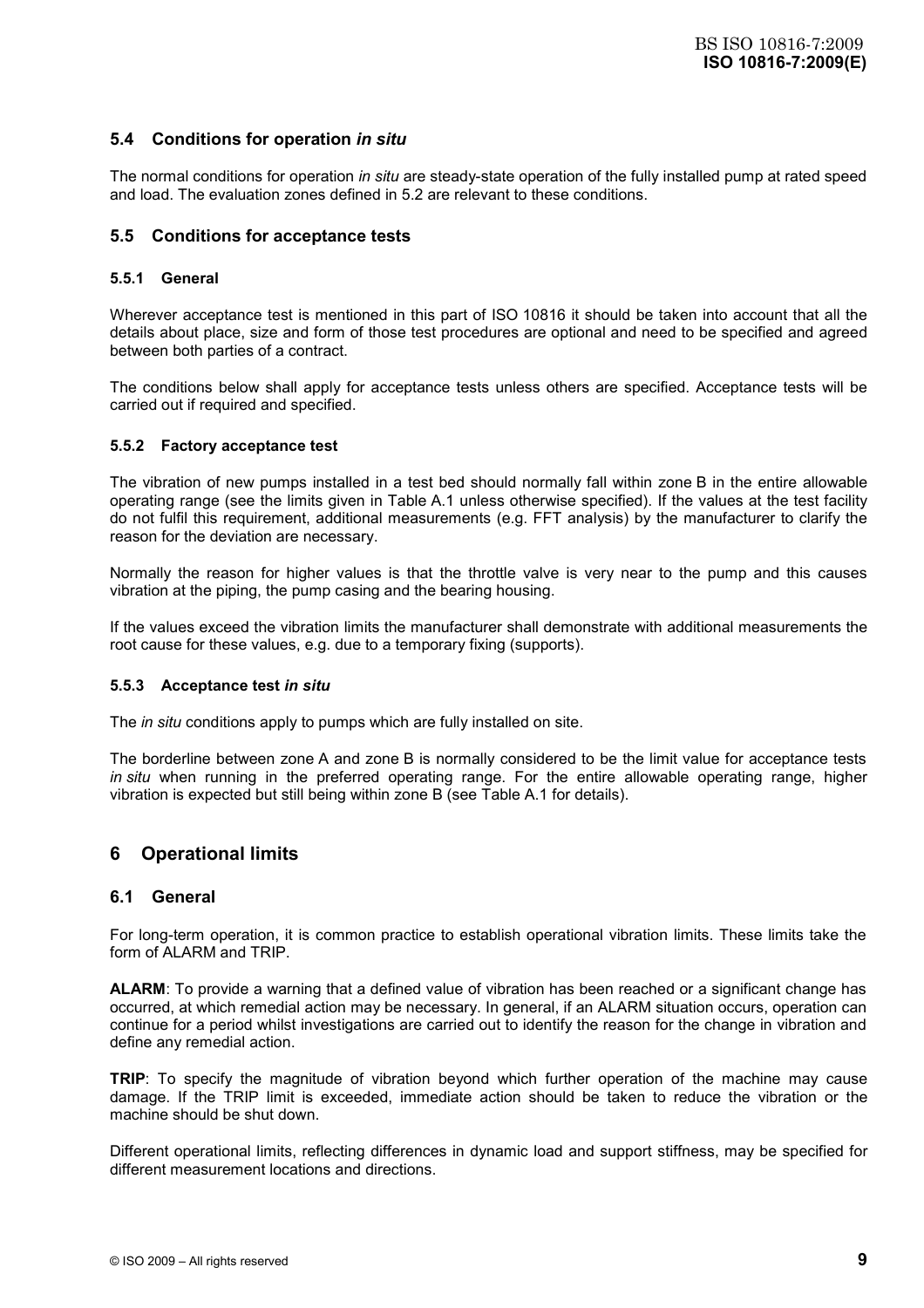#### **6.2 Setting of ALARMS**

The ALARM limits may vary considerably, up or down, for different machines. The values chosen will normally be set relative to a baseline value determined from experience for the measurement location or direction for that particular machine.

It is recommended that the ALARM limit be set higher than the baseline by an amount equal to 25 % of the upper limit of zone B. If the baseline is low, the ALARM may be below zone C.

Where there is no established baseline (for example with a new machine), the initial ALARM setting should be based either on experience with other similar machines or relative to agreed acceptance values. After a period of time, the steady-state baseline value will be established and the ALARM setting should be adjusted accordingly.

It is recommended that the ALARM limit should not normally exceed 1,25 times the upper limit of zone B.

If the steady-state baseline changes (for example after a machine overhaul), the ALARM setting should be revised accordingly (an example is given in Annex C).

#### **6.3 Setting of TRIPS**

The TRIP limits will generally relate to the mechanical integrity of the machine and be dependent on any specific design features which have been introduced to enable the machine to withstand abnormal dynamic forces. The values used will, therefore, generally be the same for all machines of similar design and would not normally be related to the steady-state baseline value used for setting ALARMS.

There may, nowever, be differences for machines of different design and it is not possible to give clear<br>guidelines for absolute TRIP limits. In general, the TRIP limit will be within zone C or zone D, but it is<br>recommende There may, however, be differences for machines of different design and it is not possible to give clear recommended that the TRIP limit not exceed 1,25 times the upper limit of zone C.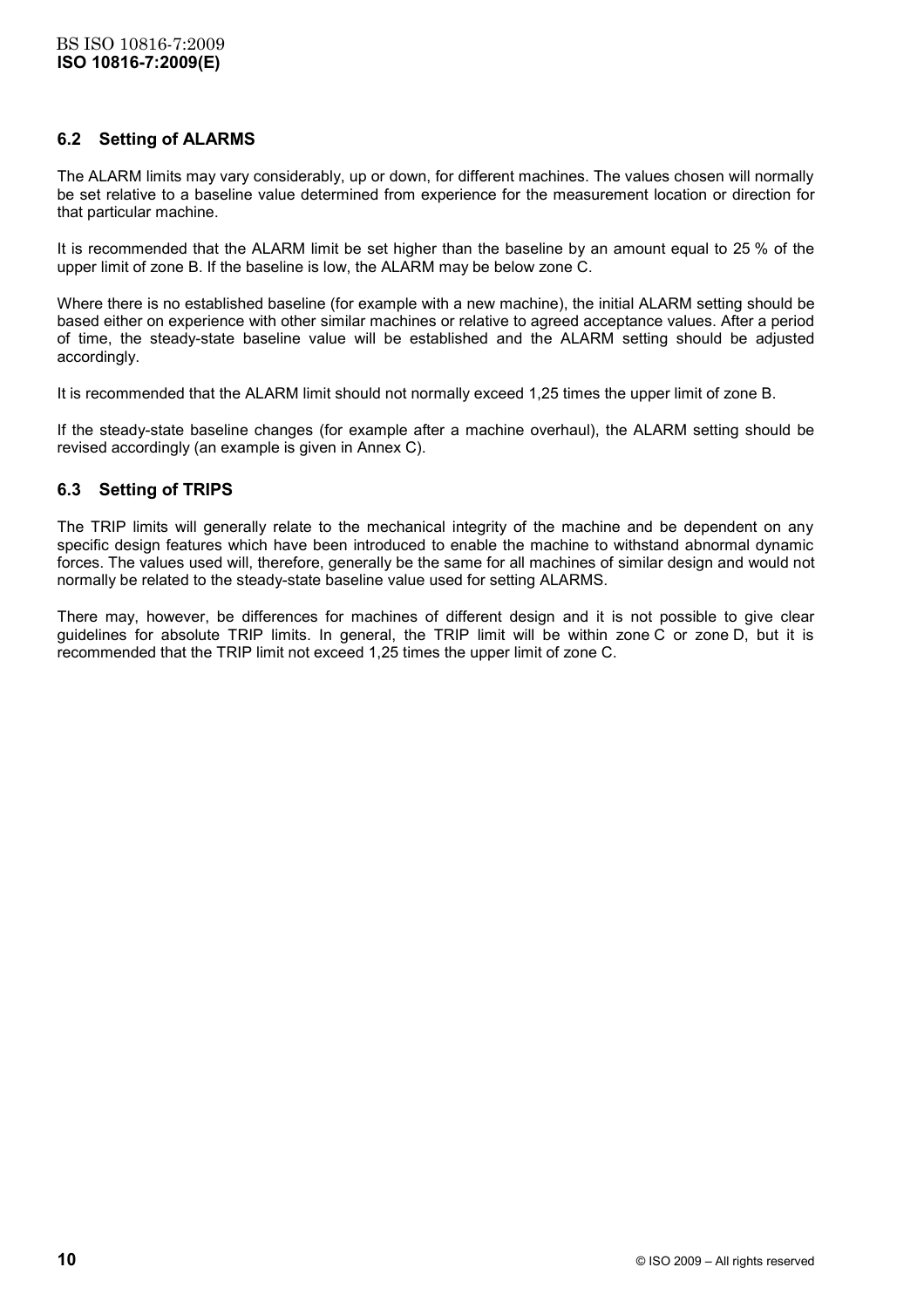# **Annex A**

## <span id="page-18-0"></span>(normative)

## **Evaluation zone limits for vibration of non-rotating parts**

These values apply to radial vibration measurements on all bearings, bearing pedestals or housings of rotodynamic pumps and to axial vibration measurements on thrust bearings under steady-state operating conditions at rated speed or within the specified speed range, irrespective of the support flexibility and installation orientation (see Annex D). They do not apply when the pump is undergoing a transient condition (e.g. changing speed or load). Table A.1 gives vibration velocity limits while Table A.2 gives additionally vibration displacement limits for low-speed pumps.

When both vibration velocity and displacement criteria are relevant, and the maximum measured values of velocity and displacement are compared to the corresponding values in Table A.1 and Table A.2, the evaluation zone which is the most restrictive shall apply.

|                                                                                   |                                                                  |                                                                                                                                                                                                              | <b>Vibration velocity limit</b><br>r.m.s. value |               |                          |               |  |
|-----------------------------------------------------------------------------------|------------------------------------------------------------------|--------------------------------------------------------------------------------------------------------------------------------------------------------------------------------------------------------------|-------------------------------------------------|---------------|--------------------------|---------------|--|
| Zone                                                                              |                                                                  | <b>Description</b><br>(see 5.2 for details of zone definitions)                                                                                                                                              |                                                 | mm/s          |                          |               |  |
|                                                                                   |                                                                  |                                                                                                                                                                                                              | Category <sup>a</sup> I                         |               | Category <sup>a</sup> II |               |  |
|                                                                                   |                                                                  |                                                                                                                                                                                                              | $\leqslant$ 200 kW                              | $>$ 200 kW    | $\leqslant$ 200 kW       | $>$ 200 kW    |  |
| A                                                                                 | Newly commissioned machines in preferred<br>operating range      |                                                                                                                                                                                                              | 2,5                                             | 3,5           | 3,2                      | 4,2           |  |
| B                                                                                 | Unrestricted long-term operation in allowable<br>operating range |                                                                                                                                                                                                              | 4,0                                             | 5,0           | 5,1                      | 6,1           |  |
| C                                                                                 | Limited operation                                                |                                                                                                                                                                                                              | 6,6                                             | 7,6           | 8,5                      | 9,5           |  |
| D                                                                                 | Risk of damage                                                   |                                                                                                                                                                                                              | > 6.6                                           | > 7,6         | > 8.5                    | > 9,5         |  |
| Maximum ALARM limit                                                               |                                                                  | 5,0                                                                                                                                                                                                          | 6,3                                             | 6,4           | 7,6                      |               |  |
|                                                                                   | ( $\approx$ 1,25 times the upper limit of zone B) b              |                                                                                                                                                                                                              |                                                 |               |                          |               |  |
| Maximum TRIP limit                                                                |                                                                  | 8,3                                                                                                                                                                                                          | 9,5                                             | 10.6          | 11,9                     |               |  |
|                                                                                   | $\approx$ 1,25 times the upper limit of zone C) b                |                                                                                                                                                                                                              |                                                 |               |                          |               |  |
| In situ acceptance test                                                           |                                                                  | Preferred operating range                                                                                                                                                                                    | 2,5                                             | 3,5           | 3,2                      | 4,2           |  |
|                                                                                   |                                                                  | Allowable operating range                                                                                                                                                                                    | 3,4                                             | 4,4           | 4,2                      | 5,2           |  |
| Preferred operating range<br>Factory acceptance test<br>Allowable operating range |                                                                  | 3,3                                                                                                                                                                                                          | 4,3                                             | 4,2           | 5,2                      |               |  |
|                                                                                   |                                                                  | 4,0                                                                                                                                                                                                          | 5,0                                             | 5,1           | 6,1                      |               |  |
|                                                                                   |                                                                  | For all acceptance tests in the preferred operating range<br>(see 3.4), each of the filtered values <sup>c</sup> for rotational frequency<br>$(f_n)$ and blade-passing frequency $(f_n \cdot z_i)$ should be | $\leqslant$ 2                                   | $\leqslant$ 2 | $\leqslant$ 3            | $\leqslant$ 3 |  |

#### **Table A.1 — Zone limits for vibration of non-rotating parts of rotodynamic pumps**  with power above 1 kW, applicable for impellers with number of blades  $z_i \geq 3$

For definition, see 5.1.

<sup>b</sup> Recommended values. The vibration magnitudes should be above these limits for about 10 s before an ALARM or TRIP is released to avoid false alarms and trips.

<sup>c</sup> For acceptance tests in the allowable but outside the preferred operating range, the filtered values for rotational frequency  $(f_n)$  and blade-passing frequency ( $f_\text{n} \cdot z_\text{i}$ ) may be expected to be higher (1,3 times) than the values for the preferred operating range.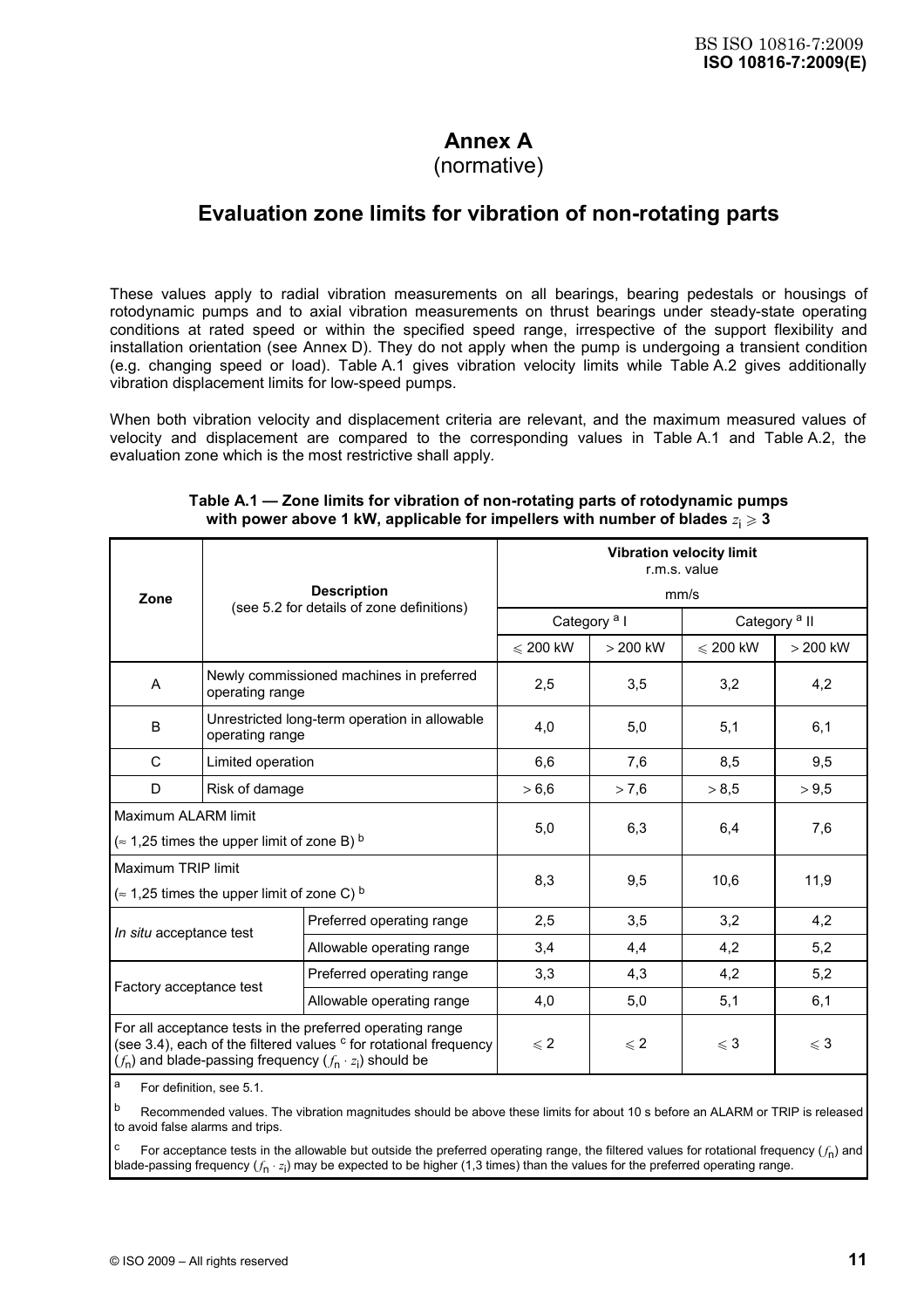#### **Table A.2 — Additional criteria for vibration limits on non-rotating parts of rotodynamic pumps with running speed below 600 r/min, valid for filtered displacement values (0,5 times, 1 times and 2 times the running speed)**

| Zone                                    | <b>Description</b><br>(see 5.2 for details of zone definitions)                                                              | <b>Vibration displacement limit</b><br>peak-to-peak value |  |
|-----------------------------------------|------------------------------------------------------------------------------------------------------------------------------|-----------------------------------------------------------|--|
|                                         |                                                                                                                              | μm                                                        |  |
| A                                       | Newly commissioned machines in<br>preferred operating range                                                                  | 50                                                        |  |
| B                                       | Unrestricted long-term operation in<br>allowable operating range                                                             | 80                                                        |  |
| C                                       | Limited operation                                                                                                            | 130                                                       |  |
| D                                       | Risk of damage                                                                                                               | >130                                                      |  |
| Maximum ALARM <sup>a</sup>              |                                                                                                                              | 100                                                       |  |
| Maximum TRIP <sup>a</sup>               |                                                                                                                              | 160                                                       |  |
|                                         | Preferred operating range                                                                                                    | 50                                                        |  |
| In situ acceptance test                 | Allowable operating range                                                                                                    | 65                                                        |  |
|                                         | Preferred operating range                                                                                                    | 65                                                        |  |
| Factory acceptance test                 | Allowable operating range                                                                                                    | 80                                                        |  |
| l a<br>to avoid false alarms and trips. | Recommended values. The vibration magnitudes should be above these limits for about 10 s before an ALARM or TRIP is released |                                                           |  |

NOTE The limits are applicable for each discrete frequency mentioned.

NOTE The limits are applicable for each discrete frequency mentioned.<br>It should be noted that there are specific pumps or special support and operating conditions as well as some pump designs and impeller shapes for special applications, for which different values (higher or lower) from those given in Table A.1 and Table A.2 may be permissible. All such cases should be subject to agreement between the manufacturer and the user.

A standby pump may be affected by running machines installed nearby that may cause damage especially at antifriction bearings of the standby pump. The vibration values given in this part of ISO 10816 are only valid for a running pump. If measurements are taken at the standby pump, vibration limits should be much lower. Those limits are not subject of this part of ISO 10816.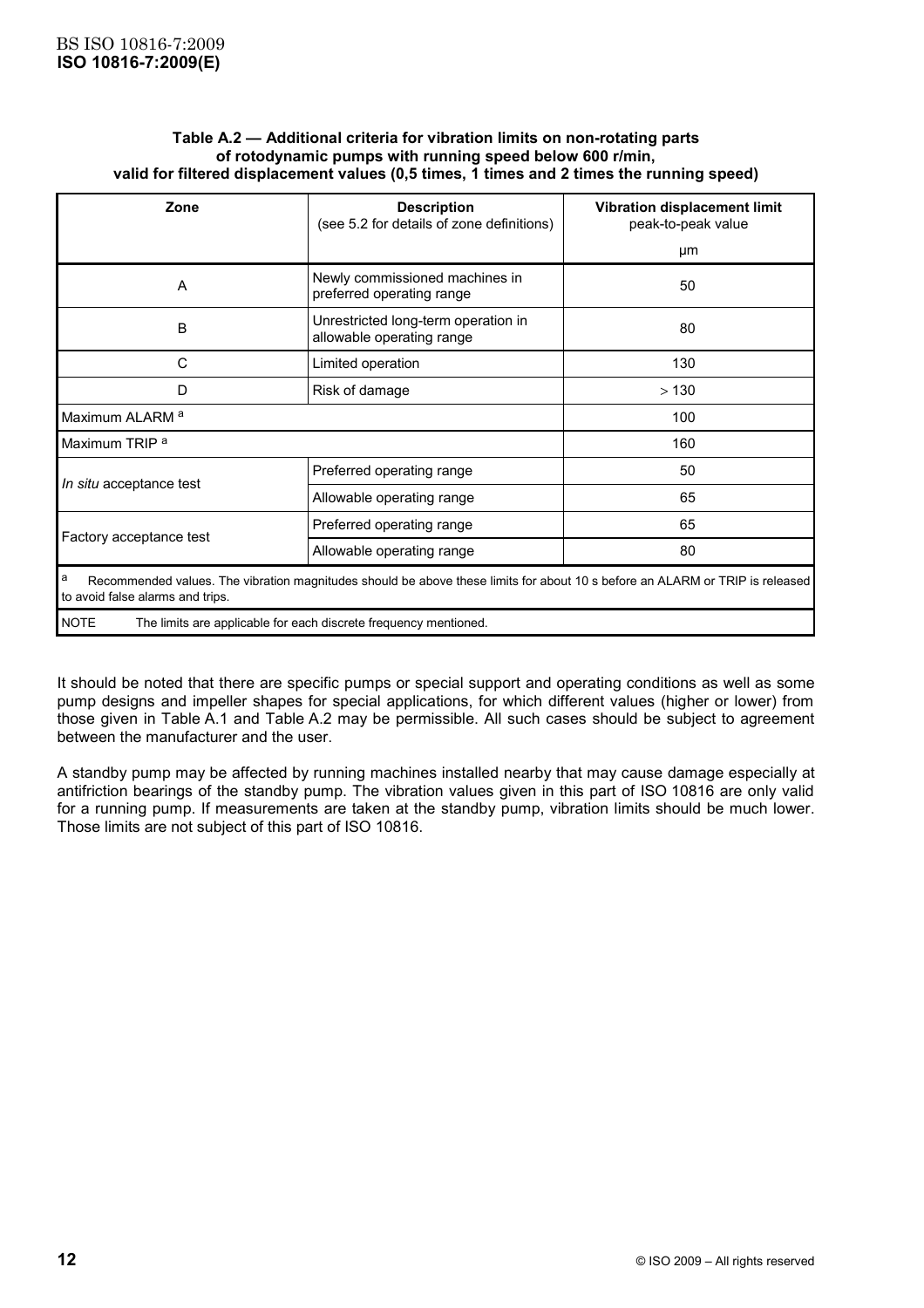## **Annex B**

### <span id="page-20-0"></span>(informative)

## **Evaluation criteria for relative shaft vibration of rotodynamic pumps with sleeve bearings**

#### **B.1 Shaft vibration measurement**

Relative shaft vibration measurement can be useful to detect rubbing between the rotating and stationary parts. General information about measurement procedures are given in ISO 7919-1. Shaft vibration measurement is complementary to the bearing housing vibration measurement. It is important to recognize that there is no simple way to relate bearing housing vibration to shaft vibration, or vice versa. The values in Table B.1 are applicable for horizontal pumps with oil lubricated hydrodynamic bearings. Vertical pumps and product lubricated bearings are not covered within this annex.

For shaft vibration measurement, the measurement equipment to be used shall conform to the requirements set out in ISO 7919-1 and shall be in accordance with the requirements of ISO 10817-1<sup>[7]</sup>. The frequency range shall fulfil the specifications given in 3.2 of this part of ISO 10816. The measurement quantity is the unfiltered peak-to-peak vibration displacement measured in µm. The shaft runout at the measuring planes (total electrical and mechanical runout) should be minimized and is recommended to not exceed 12,5 % of the diametrical bearing clearance or 6 um, whichever is greater.

If the same radial plane perpendicular to the shaft axis or as<br>5° apart on the same bearing half, is recommended. The<br>relative to the bearing housing should be taken inside the<br>earing. The use of two transducers radially mounted in the same radial plane perpendicular to the shaft axis or as close to as practicable, and mounted  $90^{\circ} \pm 5^{\circ}$  apart on the same bearing half, is recommended. The measurement of peak-to-peak shaft vibration relative to the bearing housing should be taken inside the bearing housing or as close as possible to the bearing.

A single transducer instead of the more typical pair of orthogonal transducers may be used at a bearing, if it will provide adequate information on the magnitude of the machine vibration. In general caution should be observed when evaluating values from a single transducer in a measurement plane since it may not be oriented to provide a reasonable approximation of the maximum value in that plane (see ISO 7919-1).

In view of the relatively high rotational speed of rotodynamic pumps, measurement techniques using noncontacting transducers are commonly applied. These are preferred with rotating parts with speeds of 3 000 r/min and more. When mounting non-contacting transducers for measuring relative shaft vibration, care should be taken to avoid resonances within the transducer mounting.

#### **B.2 Shaft vibration evaluation**

The vibration magnitude is the higher value of the peak-to-peak displacement measured in two selected directions orthogonal to each other. The values presented in this annex are the result of experience with rotodynamic pumps and, if due regard is paid to them, acceptable operation can be expected. If only one measurement direction is used care should be taken to ensure that it provides adequate information.

The difference between the shaft absolute and shaft relative measurements is related to the bearing housing vibration but may not be numerically equal to it because of phase angle differences. Thus, when the criteria of this part of ISO 10816 are applied in the assessment of pump vibration on non-rotating parts (bearing housing), and on the rotating shaft, independent shaft and bearing housing vibration measurements shall be made. If application of the different criteria leads to different assessments of vibration severity, the more restrictive is considered to apply.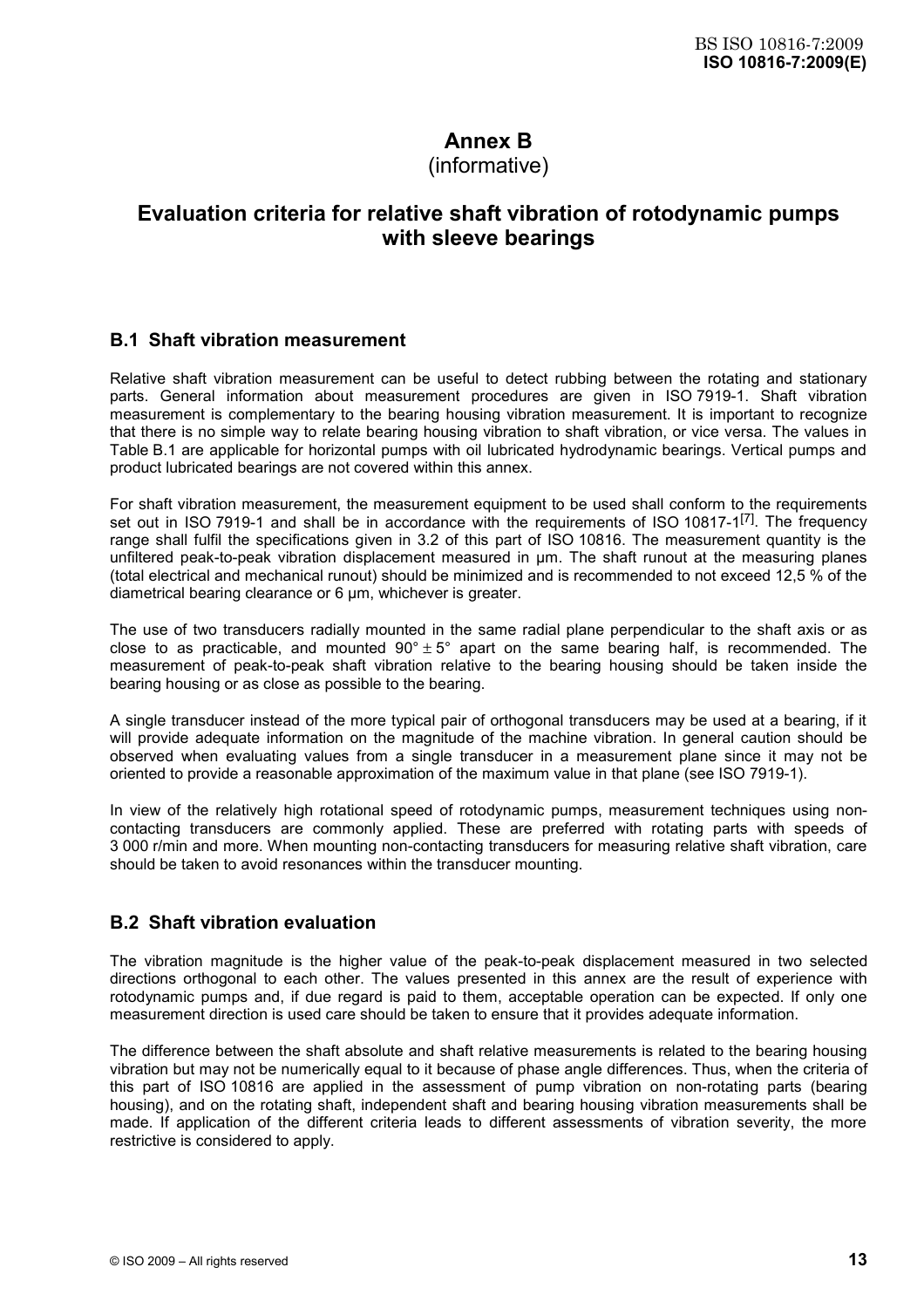The basic assumption for a safe operation of a hydrodynamic bearing is that the shaft in the bearing shell may only be displaced so far that contact between shaft and bearing shell is avoided. The bearing clearance between shaft and bearing shell therefore shall never be completely bridged by the vibration displacement of the shaft movement in relation to the bearing shell (this assumes that the bearing clearance is the smallest clearance compared to other parts such as seals or labyrinths). The evaluation of the vibration magnitudes is referred to the diametrical bearing clearance as it was in the new pump. Thus it is advisable to limit the vibration displacement of the shaft movement in relation to the bearing shell as a function of the diametrical bearing clearance.

The bearing clearance of a new pump shall be stated by the pump manufacturer. For axial bearings, the permissible clearance has also to be stated by the manufacturer.

The basic assumption for a safe operation of a sleeve bearing is that no contact occurs between the rotating shaft and the stationary parts such as the bearing shell and also that the limits of vibration on the bearing are not exceeded.

Shaft vibration limits are specified in this annex as a function of the diametrical bearing clearance only. These limits do not apply to axial shaft vibration on thrust bearings.

NOTE ISO 7919-3<sup>[3]</sup> gives shaft vibration limits as a function of maximum service speed. However, for some pumps, the displacement values recommended in ISO 7919-3 might be higher than the actual bearing clearance.

Due to the fact that the measurement locations are close to the bearing, higher shaft deflections could be experienced at other positions along the shaft and care should be taken that no contact occurs at those positions, for example in a seal area or inside multistage pumps.

For transient conditions, the maximum limit is normally the upper limit of zone C.

## ative displacement of the shaft as a function of the<br>amic pumps with hydrodynamic bearings **Table B.1 — Recommended values for maximum relative displacement of the shaft as a function of the nominal diametrical clearance for rotodynamic pumps with hydrodynamic bearings**

| Zone                    | <b>Description</b><br>(see 5.2 for details of zone definitions)  |                           | Limit for peak-to-peak shaft vibration displacement in<br>relation to the diametrical clearance of oil lubricated<br>hydrodynamic bearing a |  |
|-------------------------|------------------------------------------------------------------|---------------------------|---------------------------------------------------------------------------------------------------------------------------------------------|--|
| A                       | Newly commissioned machines in preferred<br>operating range      |                           | $0,33 \times$ bearing clearance in new state                                                                                                |  |
| B                       | Unrestricted long-term operation in allowable<br>operating range |                           | $0.5 \times$ bearing clearance in new state                                                                                                 |  |
| C                       | Limited operation                                                |                           | $0.7 \times$ bearing clearance in new state                                                                                                 |  |
| D                       | Risk of damage                                                   |                           | $> 0.7 \times$ bearing clearance in new state                                                                                               |  |
| Maximum ALARM b         |                                                                  |                           | $0.6 \times$ bearing clearance in new state                                                                                                 |  |
| Maximum TRIP b          |                                                                  |                           | $0.9 \times$ bearing clearance in new state                                                                                                 |  |
|                         |                                                                  | Preferred operating range | $0,33 \times$ bearing clearance in new state                                                                                                |  |
| In situ acceptance test | Allowable operating range                                        |                           | $0.5 \times$ bearing clearance in new state                                                                                                 |  |
| Factory acceptance test |                                                                  | Preferred operating range | $0,33 \times$ bearing clearance in new state                                                                                                |  |
|                         |                                                                  | Allowable operating range | $0.5 \times$ bearing clearance in new state                                                                                                 |  |

The pump manufacturer shall specify the nominal value of the hydrodynamic bearing clearance.

Recommended values. The vibration magnitudes should be above these limits for about 10 s before an ALARM or TRIP is released to avoid false alarms and trips.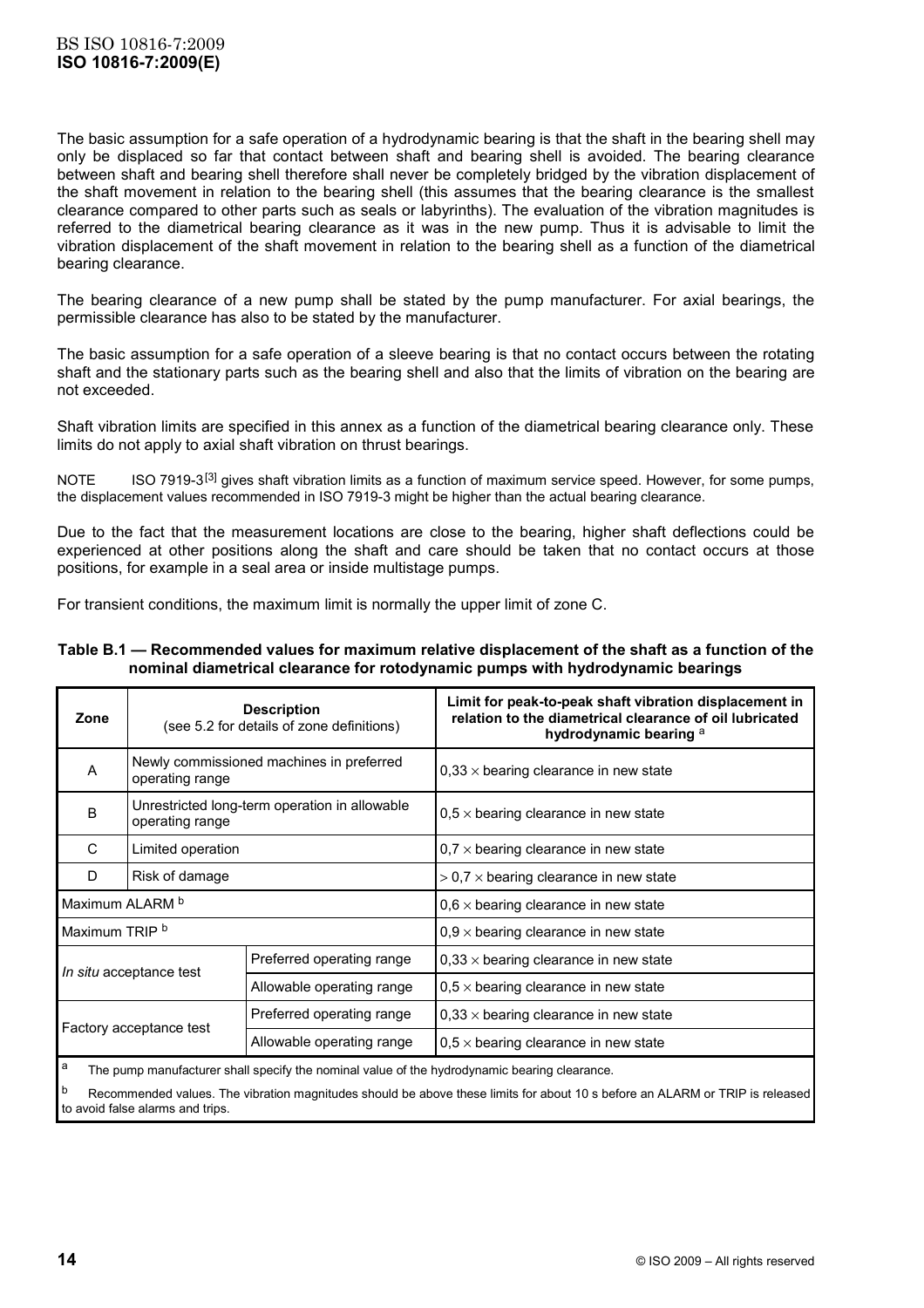## **Annex C**

### <span id="page-22-0"></span>(informative)

## **Example of setting ALARM and TRIP values**

Consider the case of a 1 500 r/min centrifugal pump with a power of 100 kW classified as a Category II pump. The operational ALARM limit for a new machine for which there is no prior knowledge of bearing vibration is normally set within zone C. The specific value is often set by mutual agreement between the machine manufacturer and the user. For this example, assume it has been set initially near the zone limit B/C for each bearing, for example to an r.m.s. value of 6 mm/s (the maximum recommended ALARM limit for this pump type is 6,4 mm/s according to Table A.1).

The recommended TRIP limit from the manufacturer to trip the pump in this example is an r.m.s. value of 9 mm/s (the maximum recommended TRIP limit for a Category II pump is 10,6 mm/s).

After a period of machine operation, the user may choose to keep the original ALARM setting (same on all bearings) or consider the option of changing the ALARM setting to reflect the typical steady-state baseline values of vibration at each bearing. Using the procedure described in 6.2 as the basis, the ALARM may be set for each bearing to equal the sum of the typical steady-state value obtained from experience with the specific machine, and 25 % of the upper limit of zone B. Hence, if the typical steady-state r.m.s. value at one bearing is 2.5 mm/s, a new ALARM setting of 3.8 mm/s (i.e. 2.5 mm/s + 0.25  $\times$  5.1 mm/s) (see Table A.1) may be used. That is within zone B. If on another bearing the typical value is 4,3 mm/s, application of the procedure of 6.2 for this second bearing would result in a value of 5,6 mm/s  $(4.3 \text{ mm/s} + 0.25 \times 5.1 \text{ mm/s})$ . The difference between this (5,6 mm/s) and the initial ALARM limit (6,4 mm/s) is insignificant and therefore the ALARM limit would probably remain unchanged at 6,4 mm/s, within zone C.

between this (5,0 mm/s) and the finite ALARM finit (6,4 mm/s) is fisignificant and therefore the ALARM finit<br>would probably remain unchanged at 6,4 mm/s, within zone C.<br>For either bearing of the pump, however, the machine value of 9 mm/s in accordance with Criterion I (see 4.2.1). The basis for this is that the TRIP limit is a fixed value corresponding to the maximum vibration to which the machine should be subjected.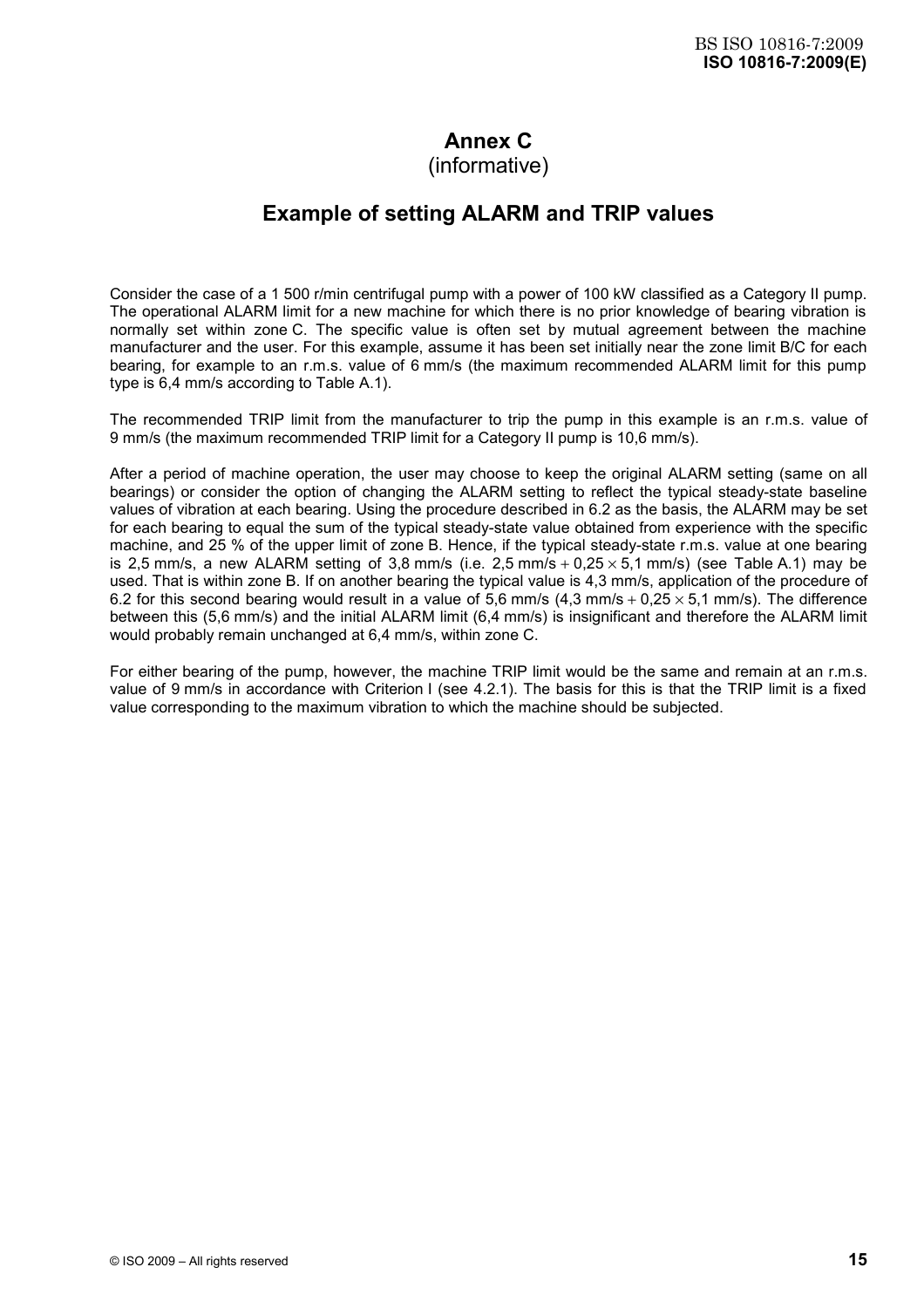## **Annex D**

#### <span id="page-23-0"></span>(informative)

## **Consideration of support flexibility and installation orientation**

In general two different support situations (type of foundation) exist:

- flexible support where the natural frequency is less than 75 % of the lowest excitation frequency of the machine (usually the running speed),
- rigid support where the natural frequency is more than 125 % of the lowest excitation frequency.

On one machine and especially on one bearing in different directions different situations can occur. It is often very difficult to evaluate whether the support is rigid or flexible. In any case, resonance of natural frequencies with the running speed or other excitation frequencies should be avoided.

Experiences show that failures (e.g. ball bearing failures) depend on vibration magnitude only and not on the support situation.

The investigation of more than 1 500 pumps (done prior to the preparation of this part of ISO 10816) showed that the vibration values are not very much affected by the support flexibility. As a result of this fact, this part of ISO 10816 makes no distinction between rigid and flexible foundations.

This part of ISO 10816 does not distinguish between vertically and horizontally mounted pumps since the<br>collected measurement values did not show significant differences.<br>Because vertical pumps are offered in various types This part of ISO 10816 does not distinguish between vertically and horizontally mounted pumps since the collected measurement values did not show significant differences.

behaviour it is difficult to give precise values for each design. Nevertheless it should be stated as a result of the investigation and the analysis of the measurement values taken that vertical pumps can be well within the limits for horizontal pumps.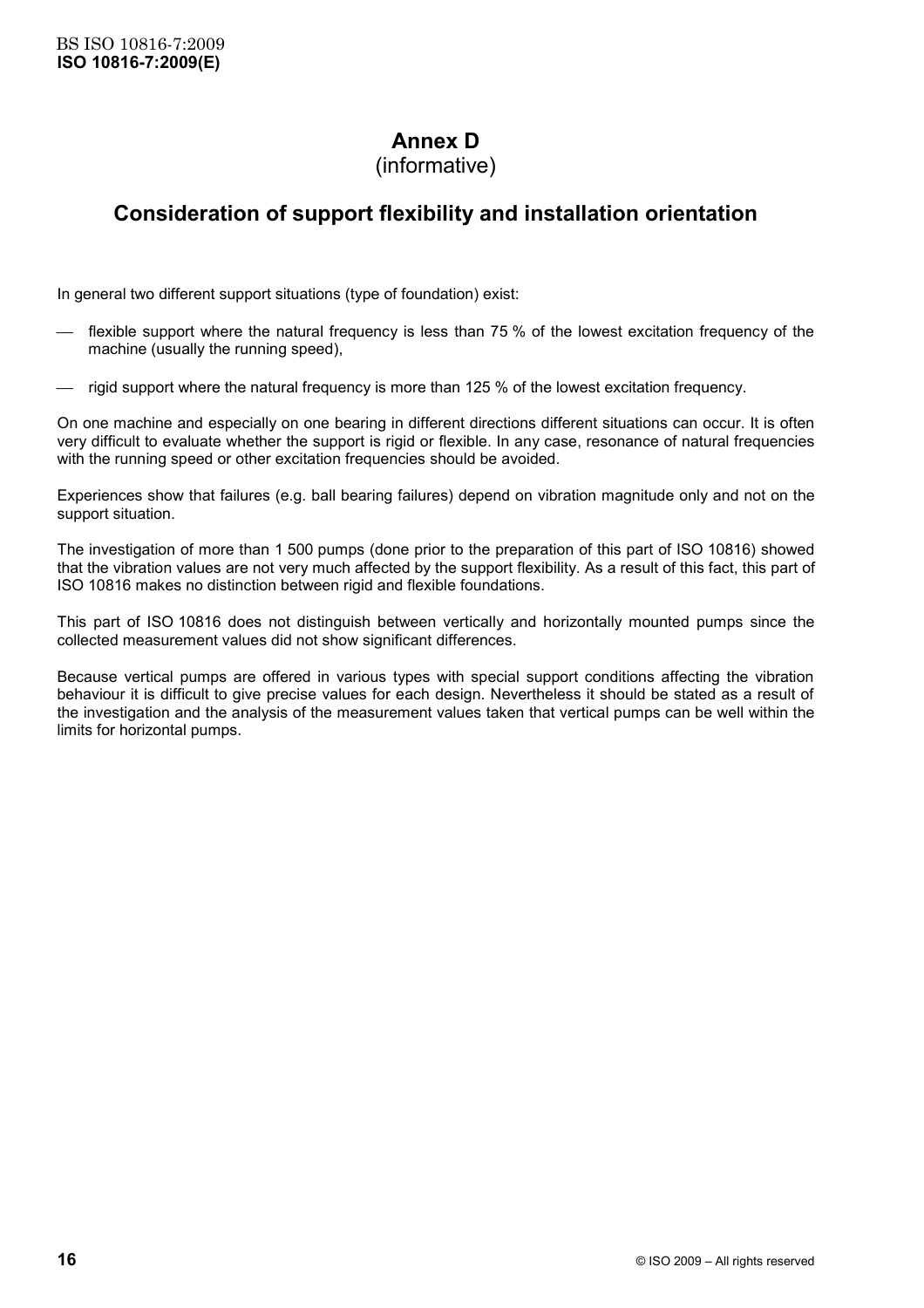## <span id="page-24-0"></span>**Bibliography**

- [1] ISO 5199, *Technical specifications for centrifugal pumps Class II*
- [2] ISO 5348, *Mechanical vibration and shock Mechanical mounting of accelerometers*
- [3] ISO 7919-3, *Mechanical vibration Evaluation of machine vibration by measurements on rotating shafts — Part 3: Coupled industrial machines*
- [4] ISO 7919-5, *Mechanical vibration Evaluation of machine vibration by measurements on rotating shafts — Part 5: Machine sets in hydraulic power generating and pumping plants*
- [5] ISO 9905, *Technical specifications for centrifugal pumps Class I*
- [6] ISO 9908, *Technical specifications for centrifugal pumps Class III*
- [7] ISO 10817-1, *Rotating shaft vibration measuring systems Part 1: Relative and absolute sensing of radial vibration*
- [8] ISO 13373-1, *Condition monitoring and diagnostics of machines Vibration condition monitoring Part 1: General procedures*
- [9] ISO 13373-2, *Condition monitoring and diagnostics of machines Vibration condition monitoring Part 2: Processing, analysis and presentation of vibration data*
- eum, petrochemical and natural gas industries<br>s Class II Specification [10] ISO 13709, *Centrifugal pumps for petroleum, petrochemical and natural gas industries*
- [11] ISO 15783, *Seal-less rotodynamic pumps Class II Specification*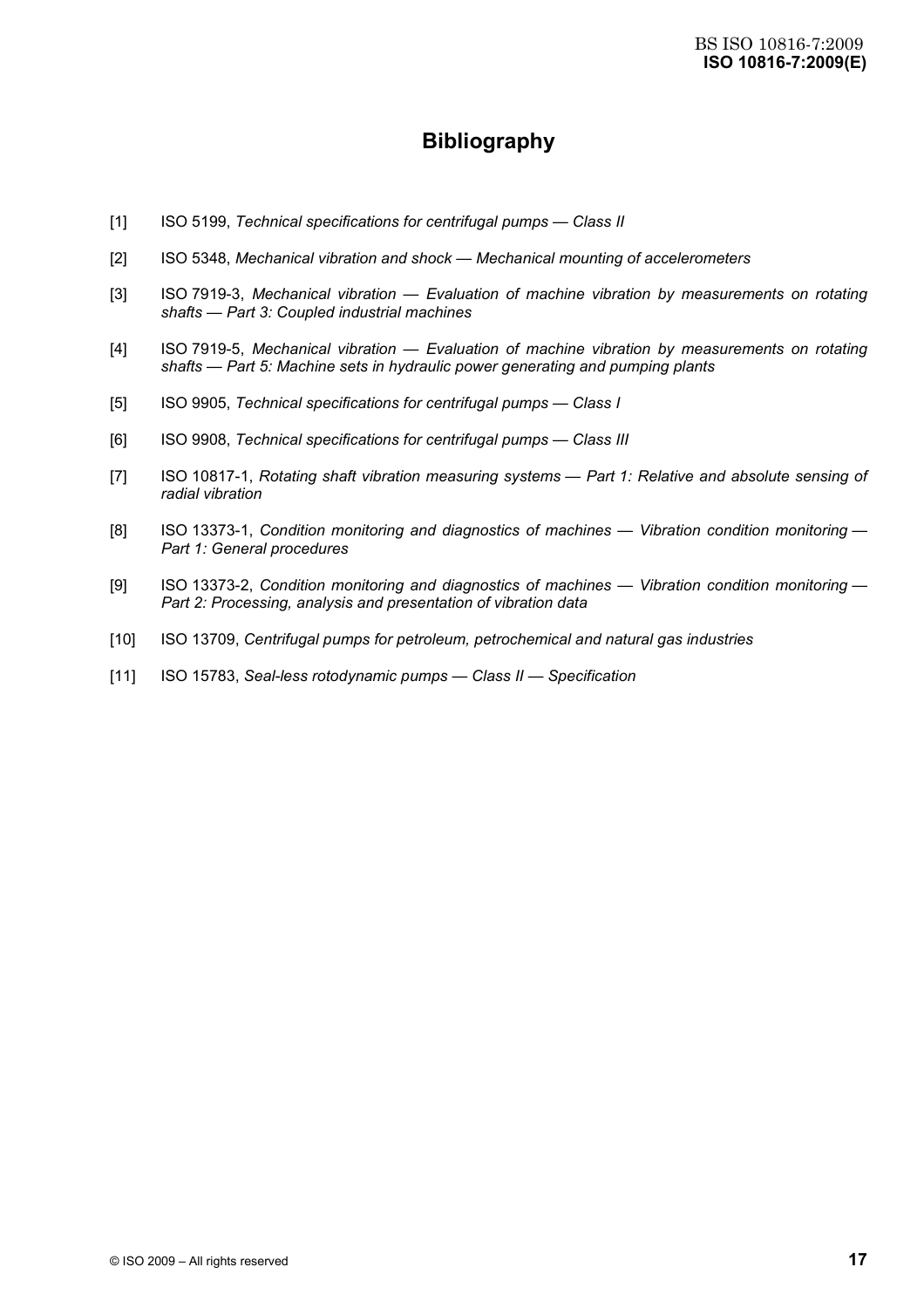BS ISO 10816-7:2009 **ISO 10816-7:2009(E)** 

**ICS 17.160**  Price based on 17 pages